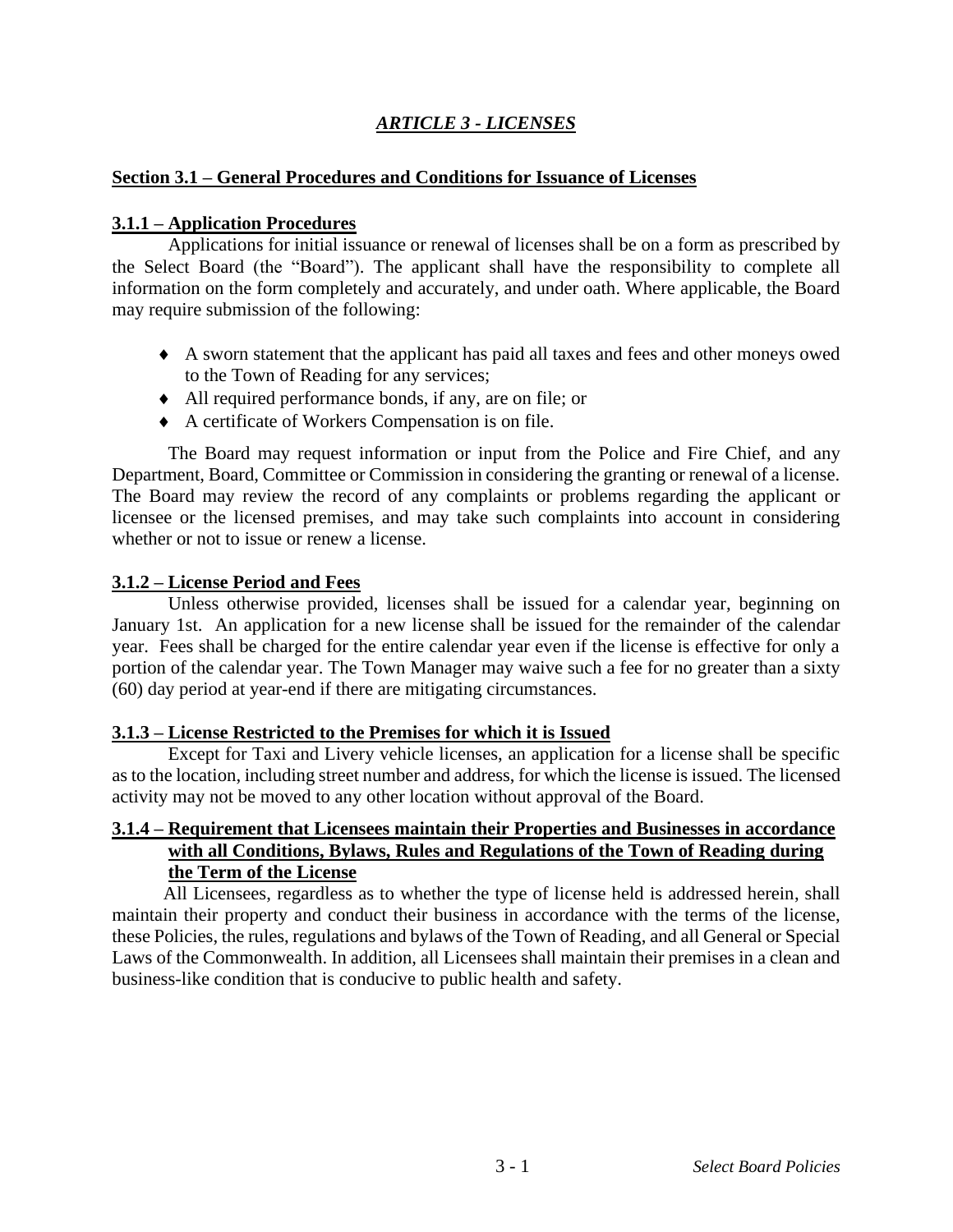### **3.1.5 – Conditions on Licenses**

The Board may place reasonable conditions on the issuance of any license issued pursuant to these policies to provide for public safety, health, welfare and the promotion of public order.

#### **3.1.6 - Delegation to the Town Manager the Authority to issue Certain Licenses**

The Board has delegated to the Town Manager the authority to issue and renew any or all licenses covered by this policy, except for the issuance and annual renewal of liquor licenses and licenses for billiards, pool or sippio tables or bowling alleys; provided, however, that the Town Manager may not deny an entertainment license issued pursuant to *M.G.L.* c.140, §§181 or 183A, which may be denied only by the Board after a public hearing.

The Town Manager shall notify the Board at its next regular meeting, of any licenses granted or renewed. If an issue has been raised by the Board regarding the issuance or renewal of a license, the Town Manager shall not issue or renew the license, but it shall be referred back to the Board for their review and action.

The Board has also delegated the authority to issue Licenses for Portable A-Frame/Sandwich Board Signs to the Assistant Town Manager or his or her designee.

An individual who has been denied a license may appeal to the Board. The Board's decision shall be final.

### **3.1.7 – Suspension, Modification or Revocation of Licenses**

The Board may suspend, modify or revoke any license issued under these policies for failure to meet any of the requirements of these policies, or failure to meet any conditions placed on the license. The Licensee is entitled to due process as provided by law, which may include written notice of any violation and a hearing.

## *Adopted 10-27-86, Revised 12-13-94, Revised 12-5-95, Revised 5-25-04*

## **Section 3.2 – Liquor License Policies**

These Policies are adopted and may be amended from time to time, by the Select Board, serving as the Local Licensing Board, pursuant to *M.G.L.* c.138. All alcoholic beverage licenses issued by the Board shall be governed by the provisions of these Policies, *M.G.L.* c.138, and the rules, regulations, and policies of the Alcoholic Beverages Control Commission (ABCC), regardless of whether the relevant statute or policy is referenced herein.

Consumption of alcohol in a public establishment without a license (so called, "Bring Your Own Bottle") is strictly prohibited. Any establishment wishing to permit the consumption of alcohol on its premises shall obtain a license as specified herein.

The following chart indicates which provisions of Section 3.2 shall apply to which types of license. The Board may require compliance with any section of these Policies for license categories not specifically addressed hereunder.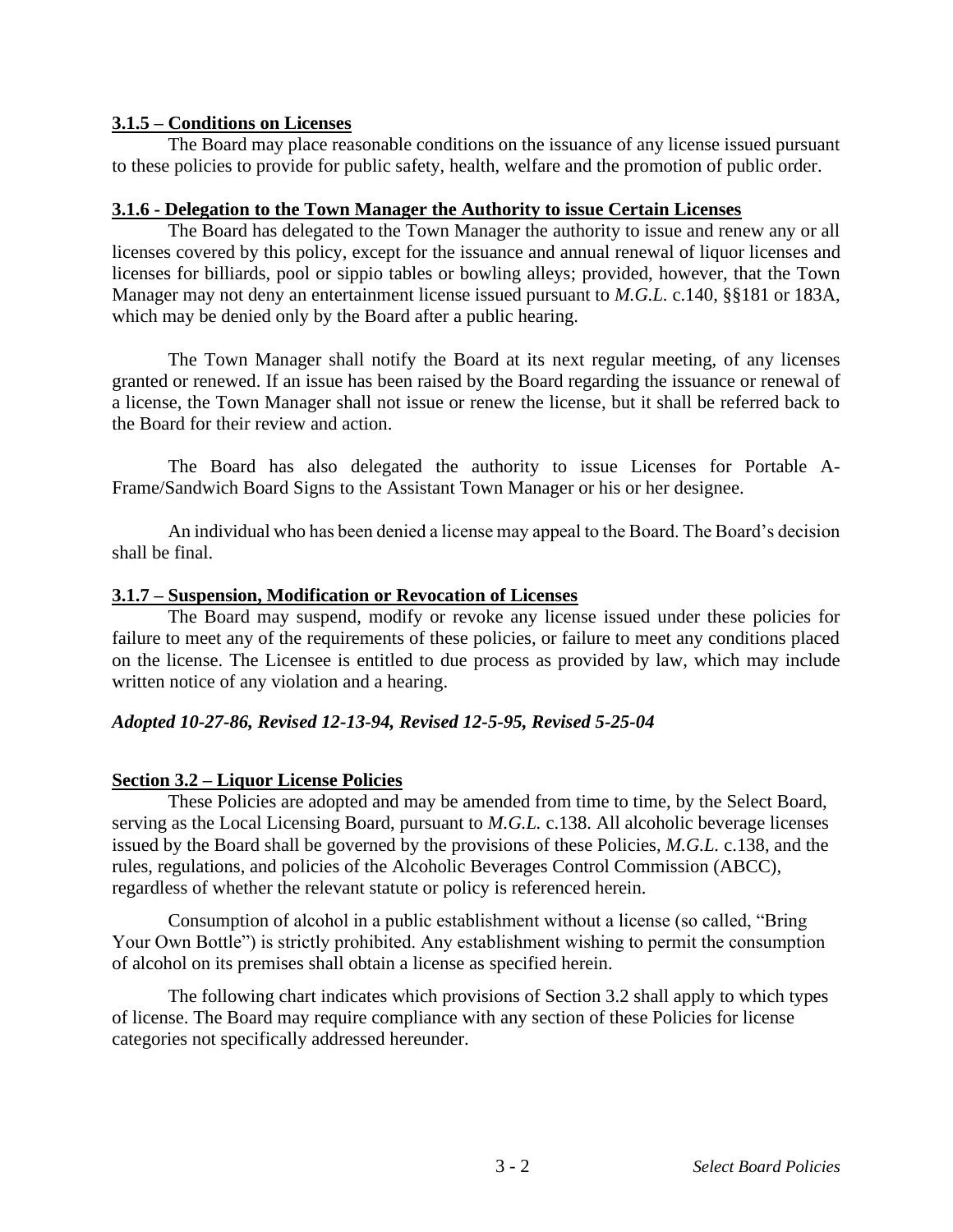| <b>Category</b>                                                 | 3.2.1 | 3.2.2 | 3.2.3 | 3.2.4 | 3.2.5 | 3.2.6 |
|-----------------------------------------------------------------|-------|-------|-------|-------|-------|-------|
| Section 15 Package Store Licenses                               | x     | X     |       | x     |       |       |
| <b>Section 12 Pouring Licenses</b>                              | x     | x     | X     | x     |       |       |
| Section 19B, 19C, 19E Farmer's Series<br><b>Pouring Permits</b> | X     | X     | X     | x     |       |       |
| Section 14 Special Temporary Licenses                           | X     |       |       |       | x     |       |
| Section 15F Farmer's Market Licenses                            | x     |       |       |       |       | χ     |

#### Definitions

- 1. ABCC shall mean the Alcoholic Beverages Control Commission.
- 2. Application shall mean any application to the Select Board for authorization to engage in the sale and distribution of alcoholic beverages, including an application for a new license, an application for renewal of a license, an application for an alteration of a licensed premises, an application for a change of Manager and an application to transfer a license.
- 3. Club License shall mean a license issued to a club pursuant to *M.G.L.* c.138, §12. Club shall be defined as in *M.G.L.* c.138, §1.
- 4. Continuing Care Retirement Community (CCRC) shall mean a facility providing continuing care to residents as defined by *M.G.L.* c.93, §76; provided, however, that such facility shall include a certified assisted living residence pursuant to Chapter 19D.
- 5. CCRC License shall mean a license issued pursuant to *M.G.L.* c.138, §12 to a CCRC.
- 6. Farmer's Market License shall mean a license issued pursuant to *M.G.L.* c.138, §15F.
- 7. Farmer Series License shall mean a license issued by the ABCC to a licensee pursuant to *M.G.L.* c.138, §19B, §19C or 19E.
- 8. Farmer Series Pouring Permit shall mean a license issued by the Select Board pursuant to *M.G.L.* c.138, §19B(n), §19C(n), or §19E(o).
- 9. General On-Premises License shall mean a license issued to an establishment without a common victualler's license pursuant to *M.G.L.* c.138, §12.
- 10. General On-Premises Instructional Classes License shall mean a General On-Premises License that allows the service of alcoholic beverages only in conjunction with instructional classes.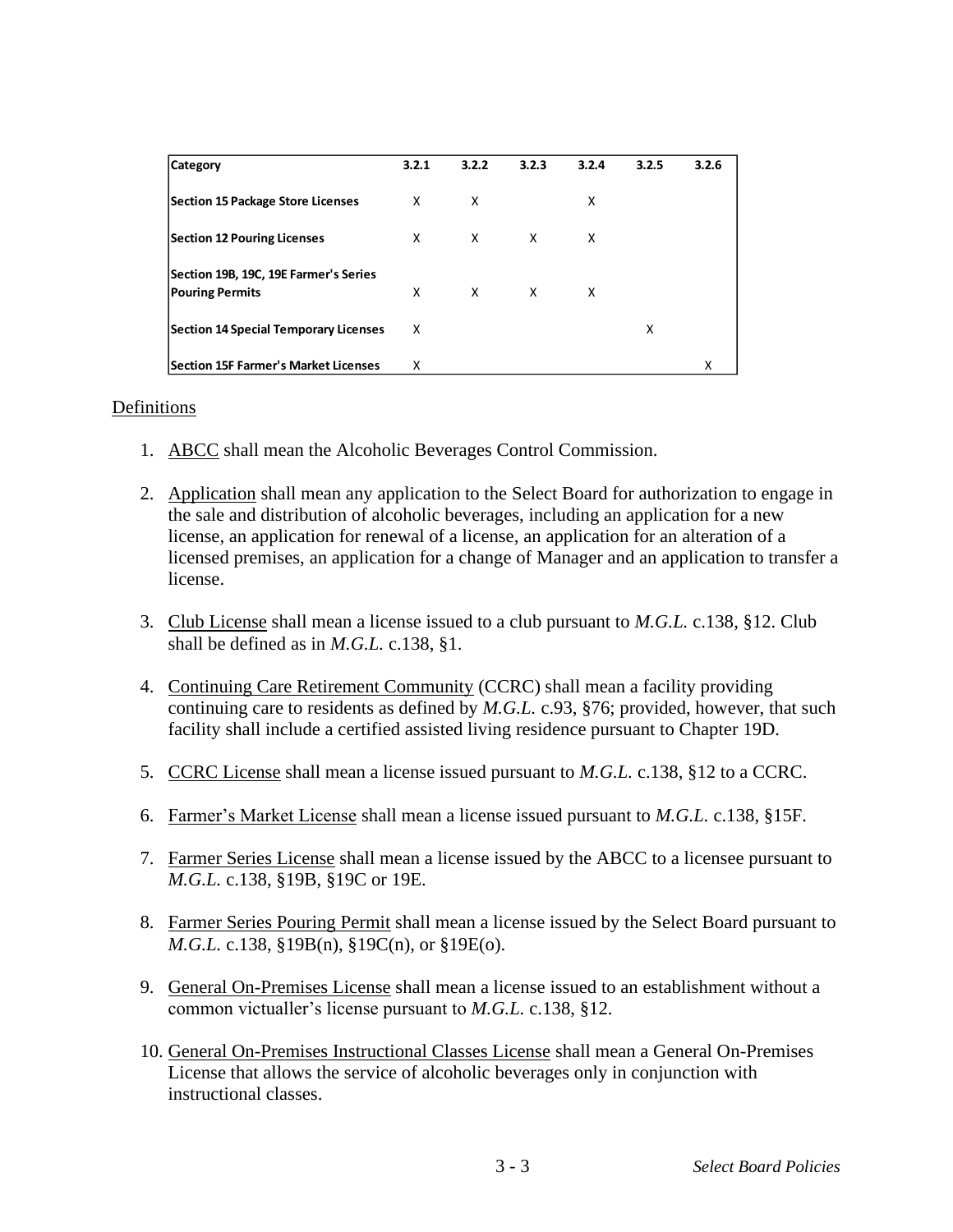- 11. Offense shall mean a violation of *M.G.L.* c.138, the ABCC Rules and Regulations, the Town of Reading's licensing regulations, or any other law or regulation of the Town.
- 12. Package Store License shall mean a license issued pursuant to *M.G.L.* c.138, §15.
- 13. Pouring License shall mean a license issued pursuant to *M.G.L.* c.138, §12, including a Restaurant License, CCRC License, Club License, War Veterans' Club License, General On-Premises License, and General On-Premises Instructional Classes License.
- 14. Restaurant License shall mean a license issued to a common victualler pursuant to *M.G.L.*  c.138, §12.
- 15. Special Temporary License shall mean a license issued pursuant to *M.G.L.* c.138, §14.
- 16. War Veterans' Club License shall mean a license issued pursuant to *M.G.L.* c.138, §12 to any corporation the members of which are war veterans and which owns, hires or leases a building, or space in a building, for the use and accommodation of a post of any war veterans' organization incorporated by the Congress of the United States, to sell such beverages to the members of such post only and to guests introduced by such members and to no others.

# **3.2.1 – General Guidelines**

# **3.2.1.1 – Standard of Review**

In reviewing a license Application, the Select Board shall determine whether the public need and the common good will be served by granting the Application. In doing so, the Board may consider:

- 1. The number and location of premises for which licenses are currently in effect;
- 2. The nature and character of the operation proposed;
- 3. The suitability and fitness of the Applicant;
- 4. The qualifications of the proposed Manager of the premises to be licensed;
- 5. Any anticipated impacts of licensed activity on the community, including, but not limited to traffic and noise;
- 6. Any anticipated impacts of licensed activity on the character of the Town or the neighborhood;
- 7. Any potential harms resulting from licensed activity;
- 8. The Application's compliance with state and local requirements and these Policies; and
- 9. Any advisory reports received by the Board from the Police Department, the Fire Department, the Director of Land Use Planning and Permitting, the Director of Municipal Inspections, the Board of Health or the Treasurer/Collector.

## **3.2.1.2. Conditions**

The Select Board may place reasonable conditions on any license issued pursuant to these Policies, Chapter 138 of the General Laws, or any Special Act of the Legislature related to the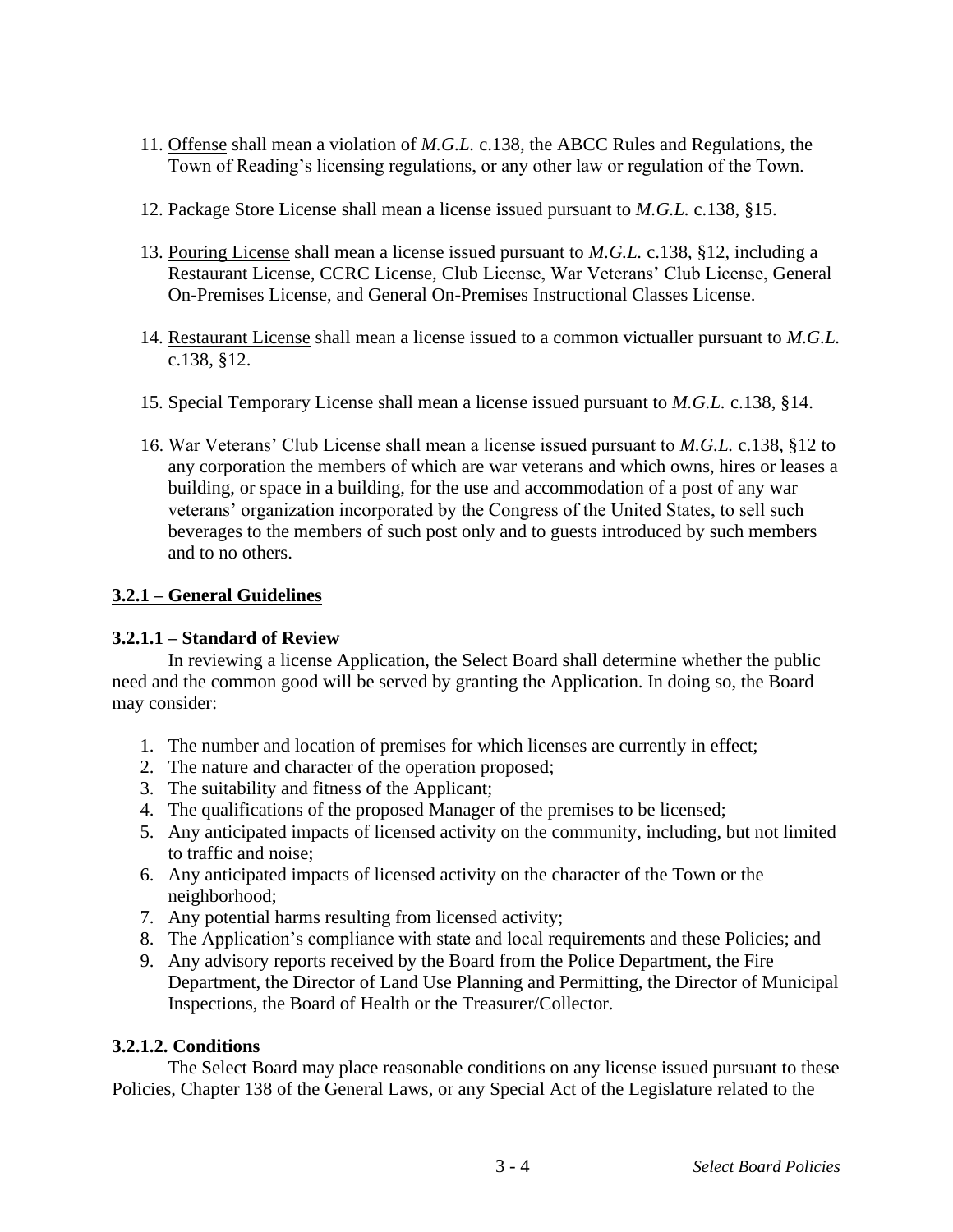sale and distribution of alcoholic beverages, to provide for public safety, health, welfare, and the promotion of the public order. The Board may change or add to any license conditions or any regulations after notice to the licensee.

# **3.2.1.3 – Access and Inspection**

Licensed premises shall be available at all times for inspection by the Select Board, Building Inspector, Police Chief, Fire Chief, Health Director or any of their designees. When feasible, the Town Manager, or his or her designee, shall inspect each licensed premises at least once per year.

# **3.2.1.4 – Common Victuallers and Entertainment**

The Select Board strongly encourages Applicants to submit their application for a Common Victualler or Entertainment License with their Liquor License Application. Submission of a Liquor License Application does not relieve the Applicant from applying for a Common Victualler or Entertainment License, if needed.

# **3.2.1.5 – Liquor License Fees**

## 3.2.1.5.1 – Application and Filing Fee.

In addition to any fee required by the ABCC, the following fees shall be paid at the time of filing of any license Application listed below. The Application Fee is not refundable if the Application is denied.

| <b>Application Type</b>                             | Fee   |
|-----------------------------------------------------|-------|
| New Liquor License (except Farmer's Market License) | \$100 |
| New Section 14 License                              | \$100 |
| <b>Transfer of Liquor License</b>                   | \$50  |
| <b>Alternation of Licensed Premises</b>             | \$50  |
| <b>Change of Manager</b>                            | \$50  |

## 3.2.1.5.2 – Issuance/Renewal Fee

In addition to any fee required by the ABCC and Section 3.2.1.5.1, all licensees identified below shall pay an Issuance Fee. This fee shall be paid prior to the issuance of the license and, if applicable, for each year thereafter, prior to the issuance of the renewed license. Fees under this section shall not be prorated:

| Category                                                 | <b>Fee</b> |
|----------------------------------------------------------|------------|
| Section 12 Restaurant - All Alcoholic Beverages          | \$3700     |
| Section 12 Restaurant - Wine and Malt Beverages Only     | \$2700     |
| Section 12 Club - All Alcoholic Beverages                | \$1300     |
| Section 12 Club – Wine and Malt Beverages Only           | \$900      |
| Section 12 War Veterans' Club – All Alcoholic            | \$500      |
| Section 12 War Veterans' Club – Wine and Malt Only       | \$250      |
| Section 12 General On-Premises - All Alcoholic Beverages | \$3700     |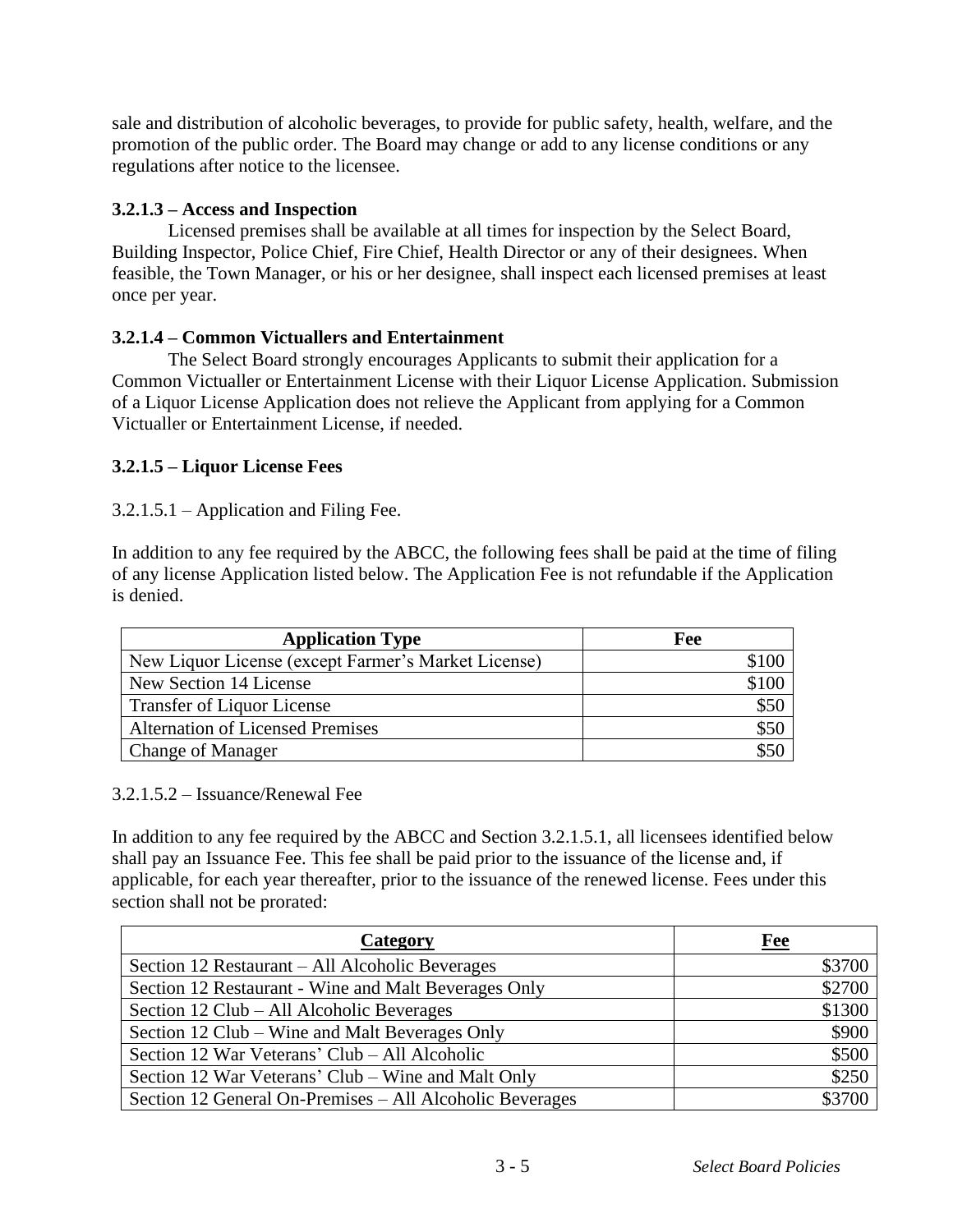| Section 12 General On-Premises – Wine and Malt Beverages Only         | \$2700 |
|-----------------------------------------------------------------------|--------|
| Section 12 General On-Premises, Instructional Classes – All Alcoholic | \$700  |
| <b>Beverages</b>                                                      |        |
| Section 12 General On-Premises, Instructional Classes - Wine and      | \$500  |
| Malt Beverages Only                                                   |        |
| Section 12 CCRC License – All Alcoholic Beverages                     | \$500  |
| Section 12 CCRC License – Wine and Malt Beverages Only                | \$250  |
| Section 15 License - All Alcoholic Beverages                          | \$2500 |
| Section 14 Special Temporary License                                  | \$50   |
| Section 15F Farmer's Market License                                   | \$50   |
| Section 19B, 19C, 19E Farmer Series Pouring Permit                    | \$2700 |
| Other License                                                         | \$50   |

The Select Board reserves the right to adjust these fees from year to year. Applicants shall confer with the Town Manager's Office to ensure that the appropriate fee is submitted.

## **3.2.2 – General Requirements for Section 12 and Section 15 Licenses, and Farmer Series Pouring Permits**

# **3.2.2.1 – Applications**

3.2.2.1.1 – Applications for New and Transfer of License.

In addition to the ABCC Application package, Applicants shall provide proof of insurance, written policies as provided in Section 3.2.2.3 of these Policies, the local fee, and any additional information the Select Board shall request.

3.2.2.1.2 – Application for Renewed License.

In addition to the ABCC Renewal Application Form, Applicants shall provide proof of insurance (if applicable), certification of completed alcohol awareness training, and any additional information the Select Board shall request.

## 3.2.2.1.3 – Plan Required

When a floor plan is required, the Applicant shall submit a plan drawn to scale showing:

- 1. Dimensioned floor area;
- 2. Occupancy of each room;
- 3. Proposed location of bars or service area;
- 4. Seats or bench areas, secured and/or moveable;
- 5. Entrances and exits; and
- 6. All rooms not being included in the scope of the licensed area.

No alterations to the premises shall be permitted without approval in advance from the Select Board.

#### 3.2.2.1.4 – Outdoor Service

No license shall be issued for the sale of alcoholic beverages in a patio or outdoor area unless the following conditions are met: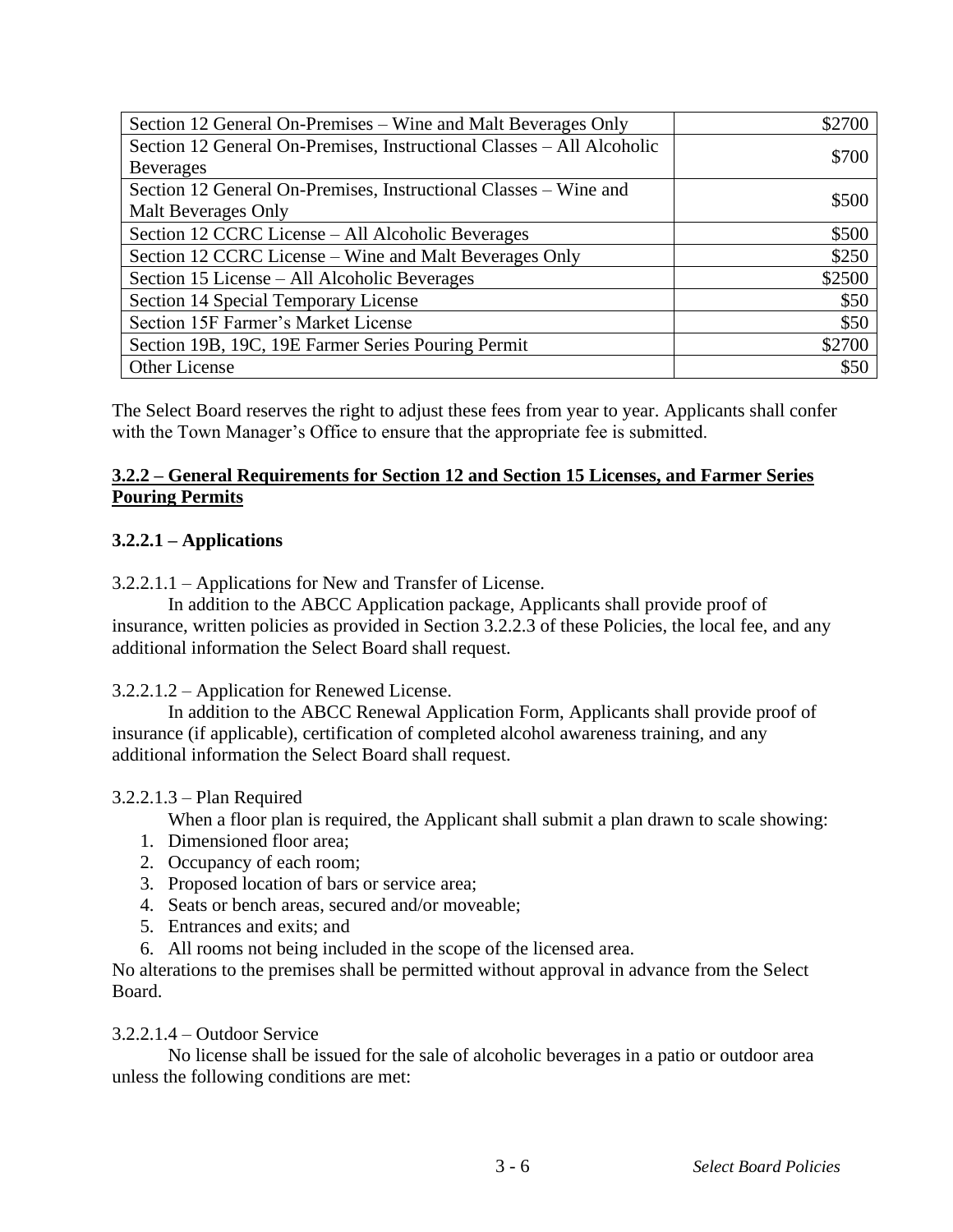- 1. The exterior premises are enclosed by a physical barrier, which may be a fence or rope, that defines the licensed area and prevents access from a public walkway;
- 2. An on-duty employee of the licensed premises is designated as the person responsible for control of the area;
- 3. The exterior area is adjacent to interior licensed premises and visible from within the interior licensed premises;
- 4. The licensee posts in the licensed outside area that alcoholic beverages are not permitted outside of the licensed outside area;
- 5. Provisions are made and maintained for the passing of the public through any contiguous public area; and
- 6. The licensee complies with the ABCC's Guidelines for Extension of Premises to Patio and Outdoor Area; provided, however, that to the extent Section 3.2.2.1.4 imposes stricter requirements on the licensee than the ABCC's Guidelines, Section 3.2.2.1.4 shall prevail.

## 3.2.2.1.5 – New Application or New Manager

Upon receipt of an application for an original license, or in the case of a new Manager, upon being advised of the new Manager's identity, the Police Department will conduct a background check of any proposed licensee or Manager, and such check will include a review of any existing criminal record. The Board may reject any application where the licensee's or Manager's criminal record or reputation indicates theft, unlawful drug use or distribution, alcohol-related offenses, association with known felons or individuals involved in organized crime, a propensity for violence, or other behavior, that, in the opinion of the Board, might put the public at risk.

## **3.2.2.2 – Duty to Perform and Abandonment**

Within 120 days of the issuance of such license, the Licensee shall be fully operational, unless otherwise approved by the Select Board. Failure to operate under the license for 60 consecutive business days shall be deemed to be abandonment of the license and sufficient grounds for cancellation or revocation, unless prior approval is granted by the Board. The Board may waive this abandonment provision in the event of major renovation, destruction by fire or flood or other similar circumstance.

## **3.2.2.3 – Establishment of Written Policies**

Licensees shall establish written policies regarding the sale or service of alcoholic beverages based upon the requirements of the regulations of the Alcoholic Beverages Control Commission, Section 3.2.1 of these Policies, and any other conditions placed on the license. Such written policies shall be provided to the Select Board upon request.

## **3.2.2.4 – Alcohol Policy for Staff While Serving**

Employees of the licensed establishment shall not consume any alcoholic beverages while on duty or after the official closing hour of the licensed establishment.

## **3.2.2.5 – Alcohol Management and Server Training**

Prior to a Manager's appointment, he or she shall successfully complete an approved program designed to train such individuals to avoid selling or serving to intoxicated persons and minors. All employees serving or selling alcohol or viewing identifications cards shall complete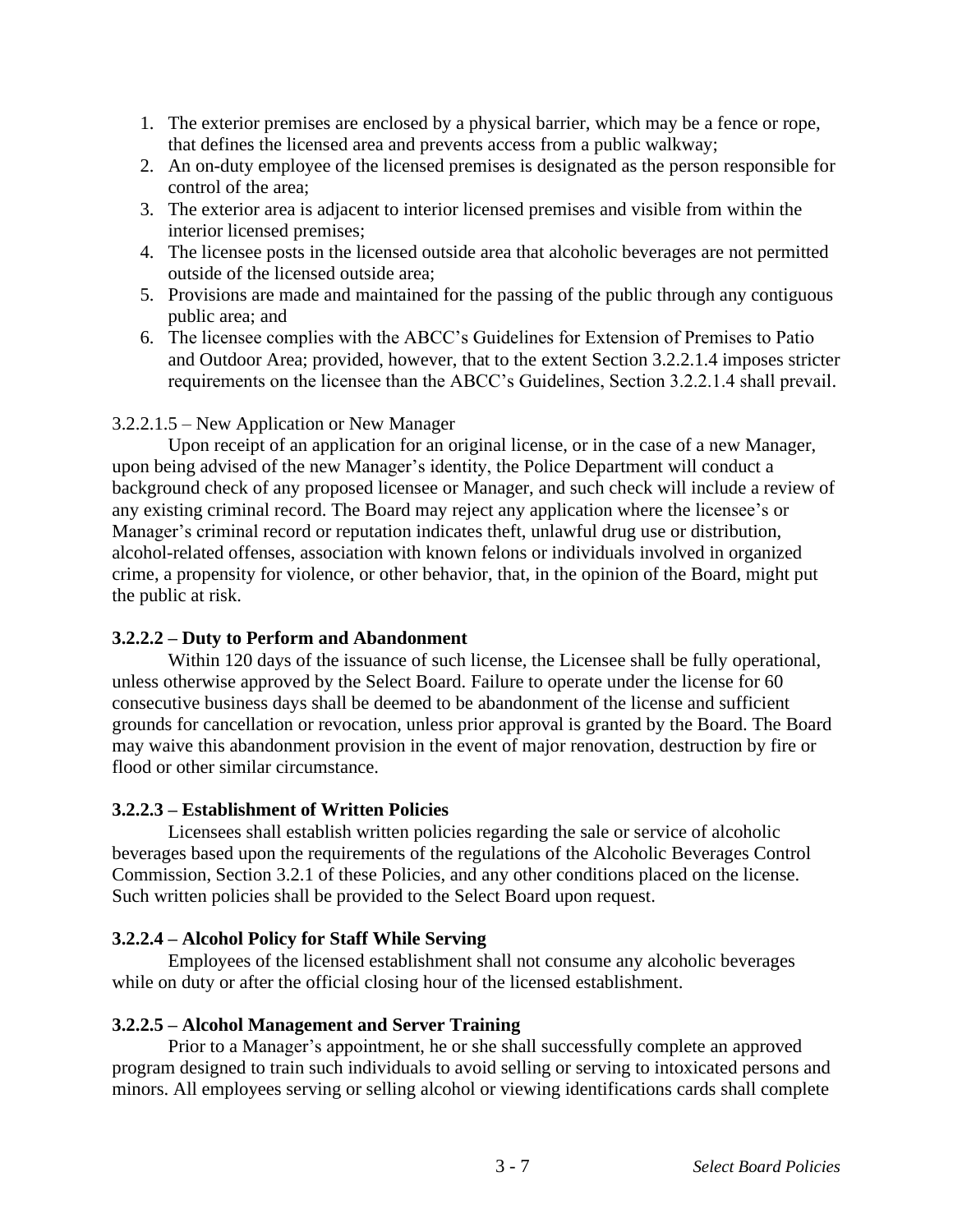such training prior to serving or selling alcohol or viewing identification cards. For purposes of this section, an employee shall include provisional, temporary, part-time, and full-time employees. Employees that have yet to complete the required course may shadow employees that have completed the requisite program, provided, however, that they do not serve or sell alcohol or check identification cards without direct supervision and that they complete the course within seven (7) days of hiring.

The following programs shall meet the requirements of these Policies:

- 1. Training for Intervention Procedures by Servers of Alcohol (TIPS) offered by Health Communications, Inc.;
- 2. Techniques of Alcohol Management (T.A.M.) approved by the Massachusetts Package Store Association (for off-premises sale license only); and
- 3. Any insurance industry approved and qualified program offered by a certified trainer and approved by the Select Board.

All persons required to successfully complete an alcohol management or server training course must be successfully retrained prior to the end of the certification period. There shall be an un-expired certificate of program completion for each person subject to this Section on file with the Select Board at **all times**; provided, however, that for new employees, the Certificate may be provided with the certification required in the next paragraph or within thirty (30) days, whichever is later.

By the seventh of every month, the Manager shall certify to the Select Board, using a form approved and provided by the Town Manager that all persons required to complete the above noted trainings are in compliance with this Section.

## **3.2.2.6 – Liquor Liability Insurance Requirement**

Section 12 Licensees shall have liquor liability insurance coverage in the amounts of \$250,000 on account of death or injury to one person, and \$500,000 on account of any one accident resulting in injury to or death of more than one person. Licensees shall file a certificate of insurance with the Select Board. Licensees shall provide the Board with a copy of the Certificate of Insurance upon the issuance or renewal of a license. Licensees shall notify the Board no later than ten (10) days prior to the cancellation or material change of said coverage. The Board may, pursuant to *M.G.L.* c.138, §§64A, 64B, 67 increase the minimum amount of required insurance coverage.

# **3.2.2.7 – Duty to Keep Order**

No Licensee shall permit any disorder, disturbance or illegality of any kind to take place in or on the licensed premises. There shall be no disorder, indecency, prostitution, lewdness or illegal gambling on the licensed premises.

## **3.2.2.8 – Manager**

The Select Board deems the Manager of licensed premises to be the principal representative of the licensee with respect to all operations of the licensed business. The Manager shall have full authority and control over the licensed premises and shall be responsible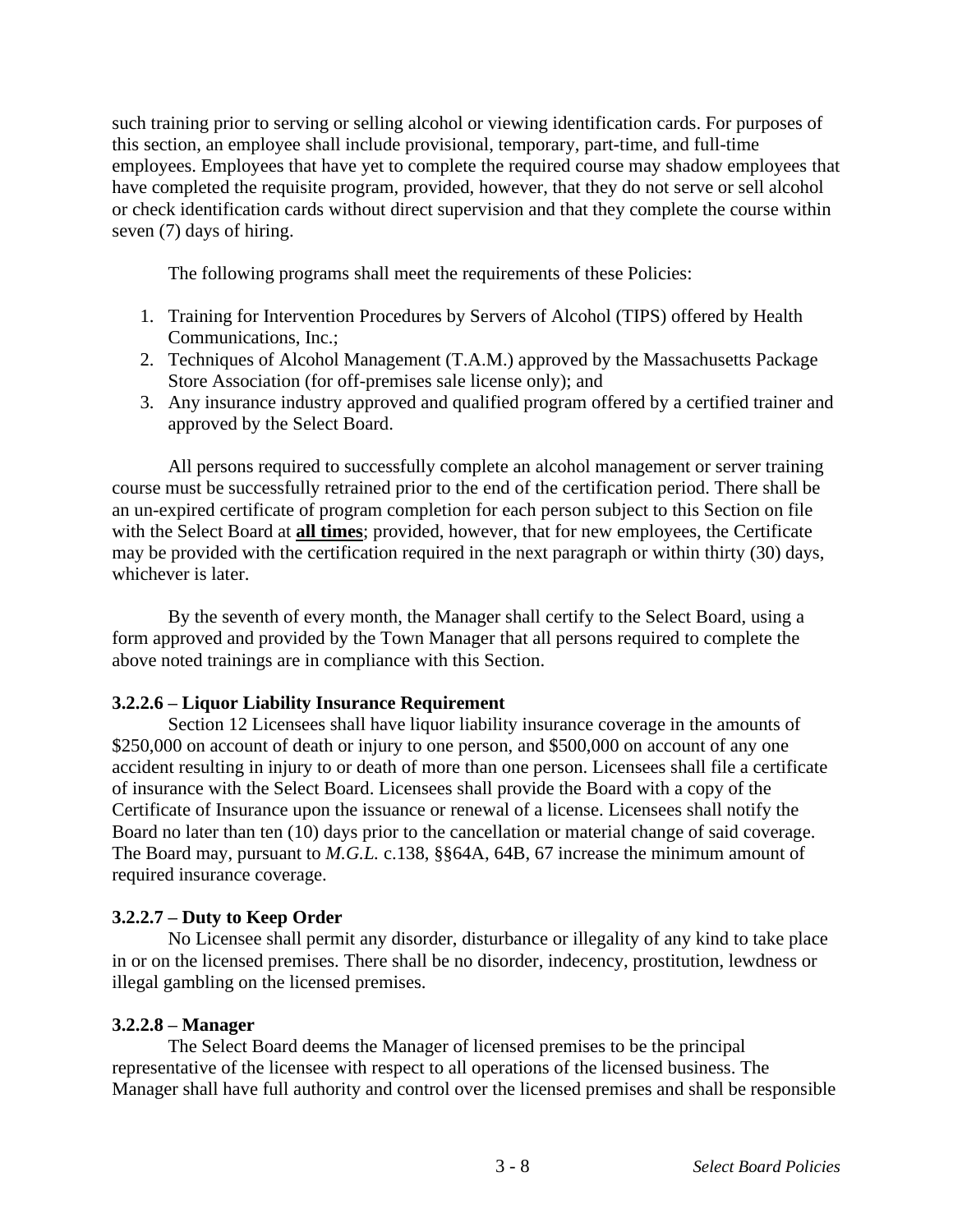for the conduct of all business therein relative to alcoholic beverages as provided in *M.G.L.*  c.138, §26 and these Policies. Should the Manager position become vacant during the course of the year, the licensee must file an application for Change of Manager with the Board, and in the event of an unexpected change in Manager status, notify the Select Board as soon as practicable but no less than one (1) business day after such change while the licensee awaits Board approval.

Without limiting the scope of the previous provisions of this subsection, the Board will hold the Manager responsible for the following:

- 1. Careful selection of qualified employees of the licensed business, including servers, clerks and persons who are engaged with the public in any capacity.
- 2. Training of employees in all matters relating to the sale or service of alcoholic beverages.
- 3. Ensuring that no criminal activity, including the sale and distribution of narcotic drugs, takes place on the licensed premises, including within any parking area on the licensed premises.
- 4. Reporting any criminal activity that occurs on the licensed premises to the Police Department immediately.
- 5. Immediately reporting to the Police Department all instances of attempted purchase or procurement of service of alcoholic beverages by minors, including attempts to gain access to premises upon which alcoholic beverages are served and from which minors are excluded, and the nature of the appropriate action taken by the licensee in response thereto. Such appropriate action shall include (1) Reporting to the Registry of Motor Vehicles instances involving possession or use of a false, forged or counterfeit license to operate motor vehicles or identification card issued by the Registry of Motor Vehicles; (2) confirmation of the name and address of any minor presenting a liquor identification card or motor vehicle operator's license; and (3) if a purchase was made or service was procured, the name of the licensee's employee participating therein.
- 6. Enforcement of all laws, regulations and rules relating to the operation of the licensed business, including these Policies.
- 7. Ensuring that the licensed premises, including the exterior, are maintained in a safe, clean, neat and sanitary condition at all times.

The Manager will continue to be responsible for the operation of the business whether or not he or she is on the premises. Failure of the Manager to comply with these Policies or to otherwise properly discharge the duties of Manager may result in removal of the Manager or suspension or revocation of the license by the Select Board, as it may deem appropriate under the circumstances.

## **3.2.2.9 – Proof of Age**

The Licensee shall refuse to serve any patron under the age of twenty-one (21). When in doubt of age, the Licensee shall require proof of identification. The failure to request a valid form of identification from a customer or patron shall be deemed an aggravating factor by the Board in the determination of penalties for breach of any statute, regulation, rule or license term/condition relating to the sale or service of alcoholic beverages.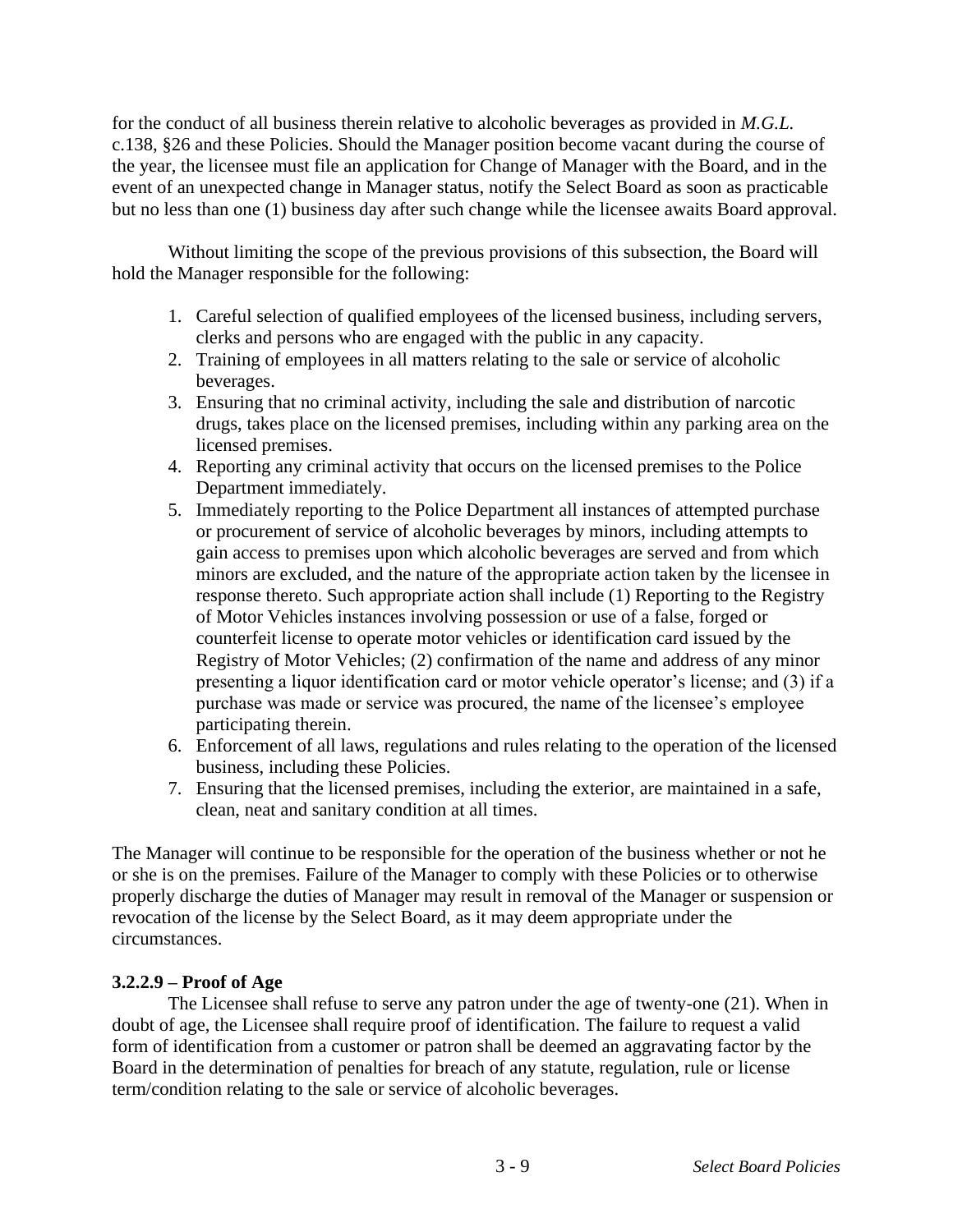## **3.2.2.10 – Minimum Age of Employee or Server**

No employee of any licensed establishment who is serving, clearing or otherwise handling alcoholic beverages shall be under the age of 18.

### **3.2.2.11 – Prohibition of Bringing Alcoholic Beverages onto the Premises**

There shall be no alcoholic beverages brought onto the premises of a licensed establishment, except as permitted by *M.G.L.* c.138.

## **3.2.2.12 – Deliveries**

Deliveries to licensed establishments shall be made only during business hours and shall be made in a manner so as not to disrupt neighbors or interfere with traffic or parking.

### **3.2.2.13 - List of Alternative Transportation**

Licensees shall maintain a written list of the telephone numbers of local taxicab companies next to the public telephone. If there is no public telephone, the list should be available for patrons when requested.

## **3.2.2.14 – Hours of Operation**

No licensee shall be permitted to sell alcohol outside the hours established herein:

| Category                                  | <b>Hours of Permitted Sale</b>                                                                           |
|-------------------------------------------|----------------------------------------------------------------------------------------------------------|
| Section 12, Restaurant License            | Monday through Saturday: $11:00$ a.m. $-12:00$ a.m.                                                      |
|                                           | Sunday: $12:00$ p.m. $- 12:00$ a.m.                                                                      |
|                                           | Exceptions: No sale shall occur on Christmas day<br>or the last Monday in May prior to 12:00 p.m.        |
| Section 12, Club License                  | <u>Monday through Saturday</u> : 8:00 a.m. $- 2:00$ a.m.                                                 |
|                                           | Sunday: $12:00$ p.m. $-1:00$ a.m.                                                                        |
|                                           | <b>Exceptions:</b> No sale shall occur on Christmas day<br>or the last Monday in May prior to 12:00 p.m. |
| Section 12, War Veterans' Club<br>License | Monday through Saturday: $8:00$ a.m. $-2:00$ a.m.                                                        |
|                                           | Sunday: 12:00 p.m. $- 1:00$ a.m.                                                                         |
|                                           | Exceptions: No sale shall occur on Christmas day<br>or the last Monday in May prior to 12:00 p.m.        |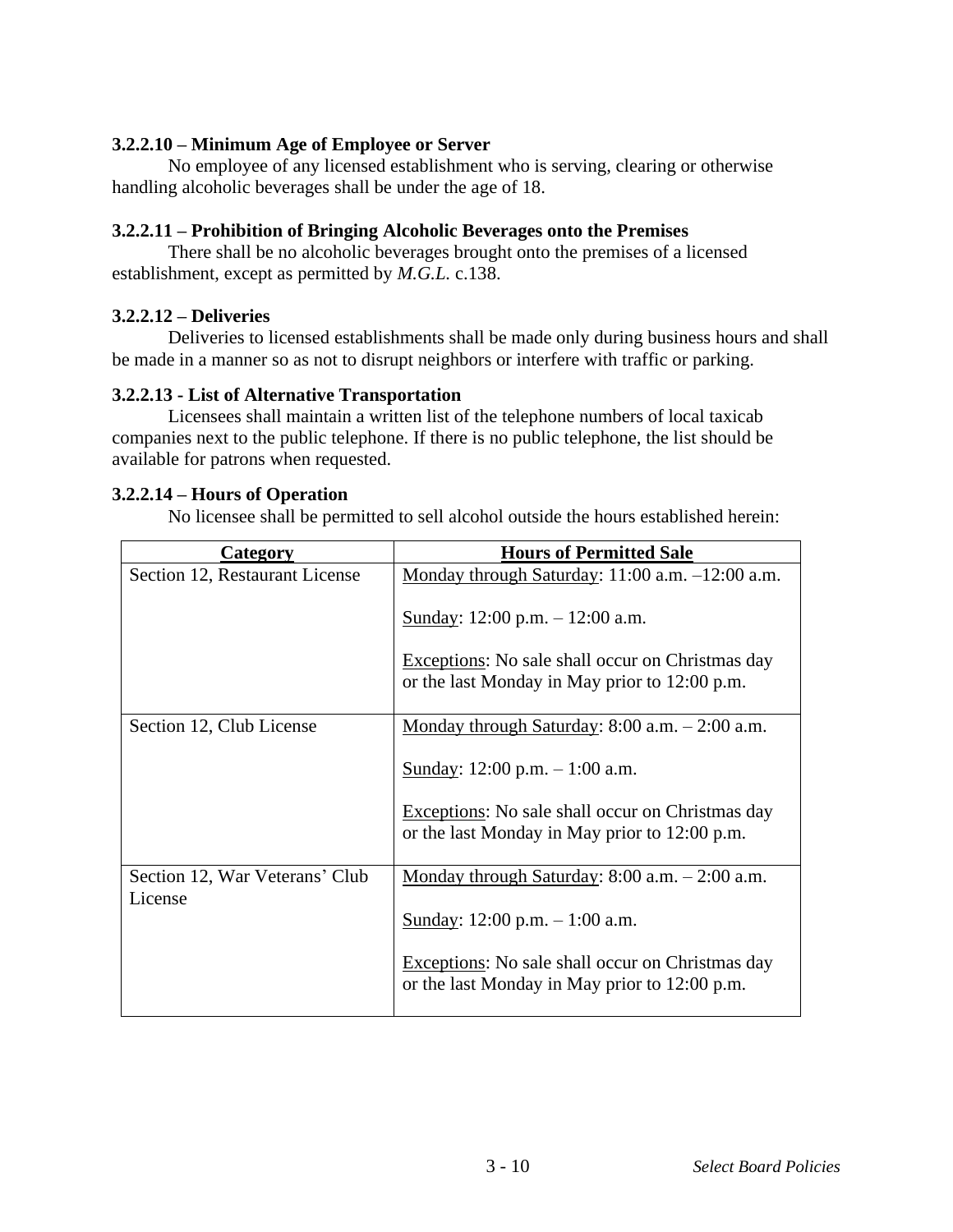| Section 12, General-On Premises                                              | Monday through Saturday: $11:00$ a.m. $-11:00$ p.m.                                                                                          |
|------------------------------------------------------------------------------|----------------------------------------------------------------------------------------------------------------------------------------------|
| License, including General On-<br>Premises, Instructional Classes<br>License | Sunday: $12:00$ p.m. $-11:00$ p.m.                                                                                                           |
|                                                                              | Exceptions: No sale shall occur on Christmas day<br>or the last Monday in May prior to 12:00 p.m.                                            |
| Section 12, CCRC License                                                     | Monday through Saturday: 11:00 a.m. -12:00 a.m.                                                                                              |
|                                                                              | Sunday: $12:00$ p.m. $- 12:00$ a.m.                                                                                                          |
|                                                                              | Exceptions: No sale shall occur on Christmas day<br>or the last Monday in May prior to 12:00 p.m.                                            |
| Section 19B, 19C and 19E<br><b>Farmer Series Pouring Permits</b>             | Monday through Saturday: 11:00 a.m. -12:00 a.m.                                                                                              |
|                                                                              | Sunday: $12:00$ p.m. $- 12:00$ a.m.                                                                                                          |
|                                                                              | Exceptions: No sale shall occur on Christmas day<br>or the last Monday in May prior to 12:00 p.m.                                            |
| Section 15 License                                                           | Monday through Saturday: $8:00$ a.m. $-11:00$ p.m.,<br>or 11:30 p.m. on days preceding legal holidays.                                       |
|                                                                              | Sunday: $10:00 \text{ am} - 11:00 \text{ p.m.}, \text{ or } 11:30 \text{ p.m.} \text{ on }$<br>days preceding legal holidays.                |
|                                                                              | Exceptions: No sales may be made: (1) On<br>Christmas day, (2) On Thanksgiving Day, and (3)<br>On the last Monday in May prior to 12:00 p.m. |
|                                                                              |                                                                                                                                              |

# **3.2.3 – Additional Requirements for Section 12 Restaurant, Club, War Veterans' Club, General On-Premises, General On-Premises Instructional Classes, and CCRC Licenses, and Farmer Series Pouring Permits**

## **3.2.3.1 – Toilet Facilities Required**

No premises shall be licensed unless toilet facilities meeting all requirements of the current edition of the State Building Code and State Sanitary Code are available to the customers of the license premises.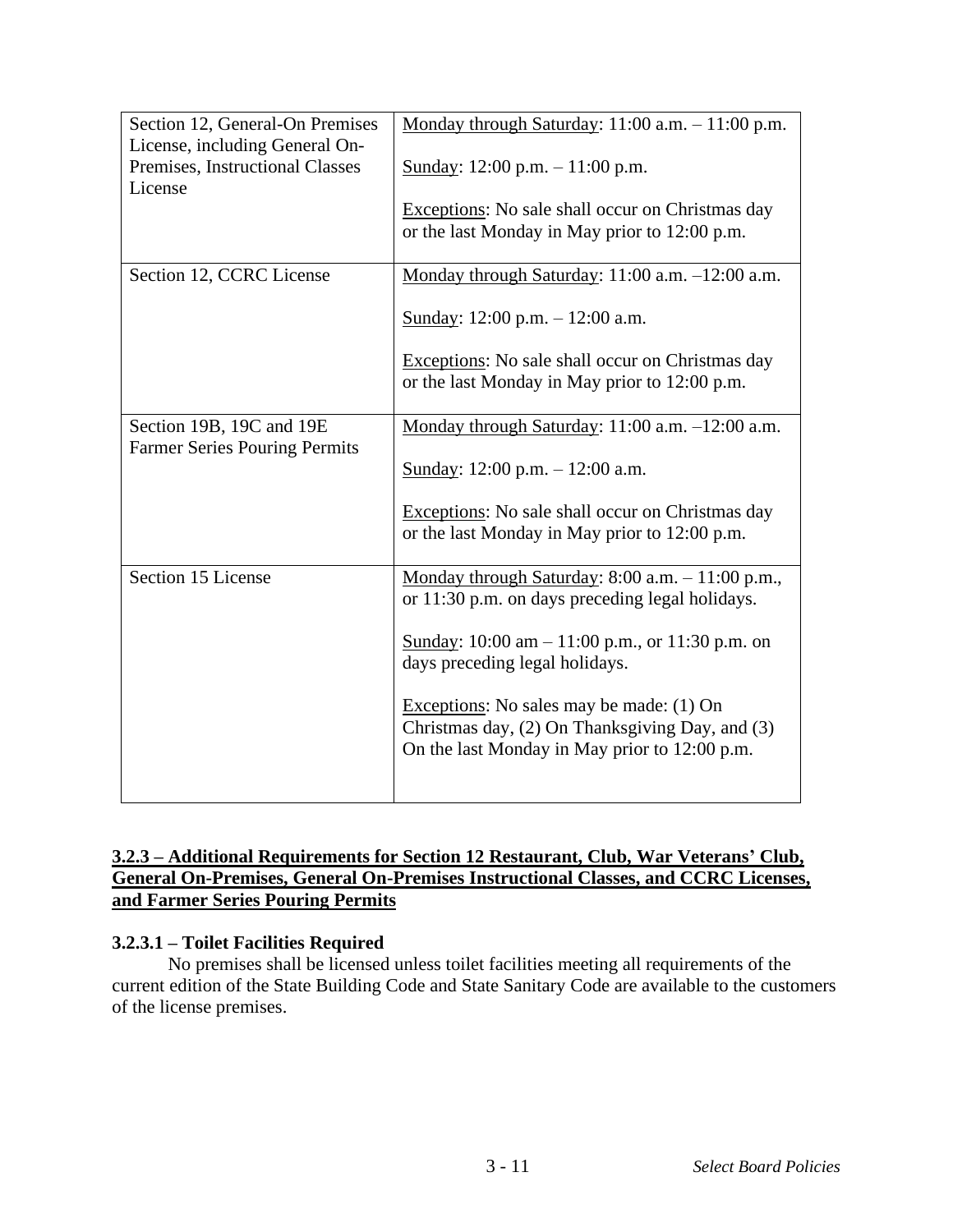# **3.2.3.2 - Orderly Closing**

Licensees shall ensure that patrons leave the licensed premises in an orderly manner and do not linger outside the licensed premises for more than 60 minutes after closing. All tables and service locations shall be cleared of alcoholic beverages within 30 minutes after the closing hour.

## **3.2.3.3 – Prohibition of taking Alcoholic Beverages from the Premises - Exceptions**

There shall be no alcoholic beverages taken from the premises of an establishment licensed under *M.G.L.* c.138, §12, except for deliveries for the operation of the business as controlled by *M.G.L.* c.138, and with the exception of partially consumed bottles of wine that are purchased with a meal and resealed in accordance with 204 CMR 2.18.

# **3.2.3.4 – Food Service**

Restaurant Licensees shall provide a food service at all times when alcohol is served. No alcoholic beverages may be sold or served in a licensed premise before food service is available, nor after the food service has been suspended. This provision shall not apply to any other type of Pouring License and Farmer Series Pouring Permits.

# **3.2.3.5 - Service Bar**

Licensees shall not serve alcoholic beverages directly to the public from a service bar. No stools or chairs are to be placed at a service bar.

## **3.2.3.6 – Instructional Classes with Alcohol**

For General On-Premises Instructional Classes Licensees, alcohol service shall be restricted to classes that are not more than three hours in duration. Only class members shall be allowed to purchase alcohol.

## **3.2.4 – Violations**

## **3.2.4.1 – Suspension, Revocation, Cancellation or Modification of License**

All licenses are subject to suspension, revocation, cancellation or modification for breach of any conditions, regulations, laws, bylaws, or policies of the Commonwealth of Massachusetts, the Town or the Select Board.

## **3.2.4.2 – Enforcement**

Licensees violating applicable laws of the Commonwealth, rules or regulations of the ABCC, the Town of Reading Liquor Policies, or the terms of its license, shall be subject to the following:

| Offense                 | <b>Suggested Order</b>                    |
|-------------------------|-------------------------------------------|
| 1 <sup>st</sup> Offense | One to five day suspension                |
| $2nd$ Offense           | Six days to ten day suspension            |
| 3 <sup>rd</sup> Offense | Ten days to 30 day suspension             |
| $4th$ Offense           | Show cause hearing for license revocation |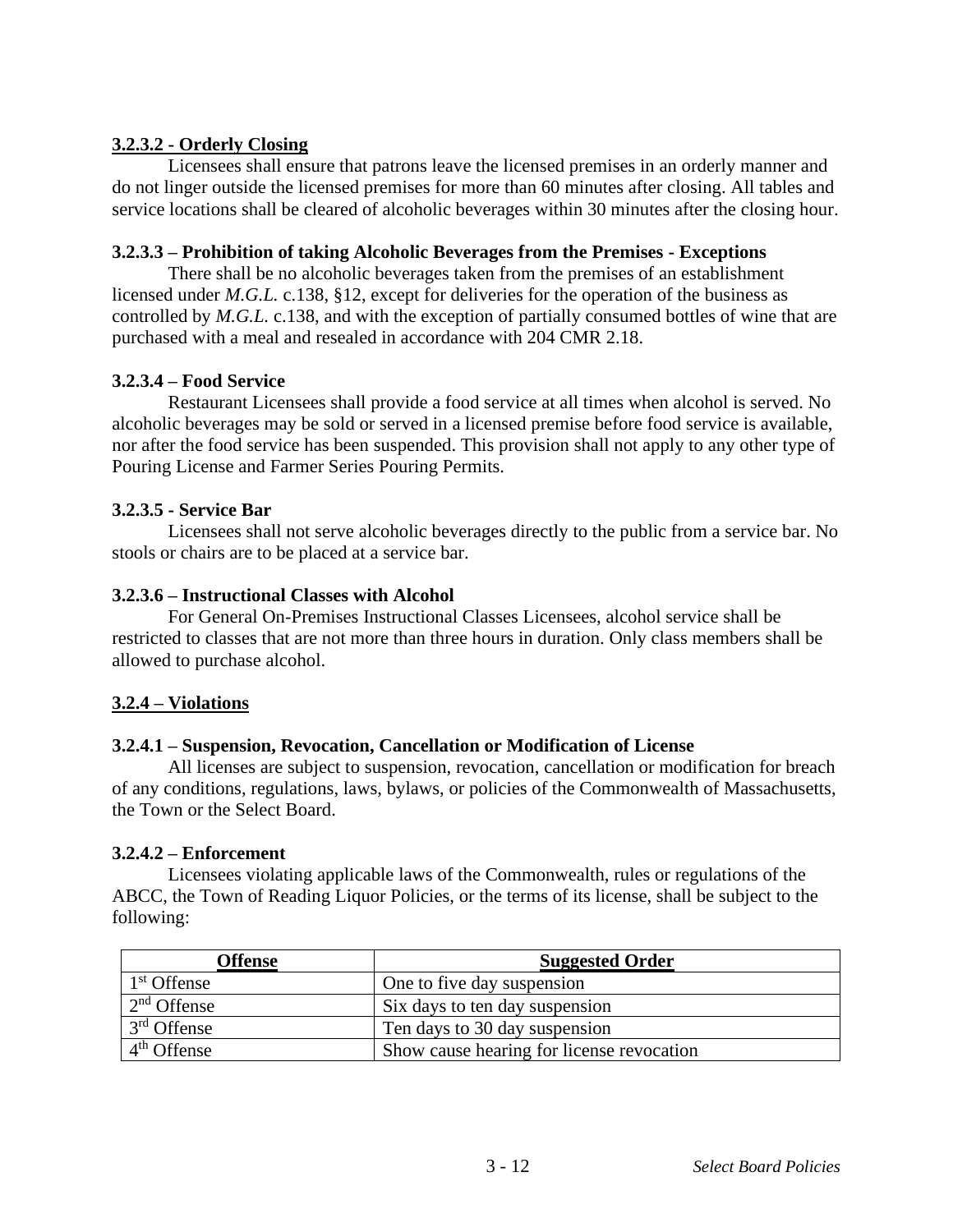The suggested orders listed above shall be a guide for the Select Board. The Board, in its discretion, may impose an order that is more lenient or more severe than suggested by the guidelines when the facts surrounding a violation so warrant.

The suggested order shall not be construed as to limit the Select Board's ability to consider alternative dispositions, further conditions on a license, or alternative sanctions (*e.g*., rolling back service hours).

### **3.2.4.3 – Posting of Notice**

Whenever the Select Board warns a licensee or suspends the license, the Board shall provide the licensee with a sign stating the reason for the warning or suspension and the length of the warning period or suspension. During the entire period of such warning or suspension, this sign shall be attached by the licensee on the inside of a window in a conspicuous location, designated by the Board, so that it is visible from the outside of the premises.

### **3.2.4.4 – Compliance Check Operations**

The Police Chief, or his designee, is authorized to conduct compliance checks in accordance with the ABCC's compliance check guidelines.

### **3.2.5 – Requirements for Section 14 Special Temporary Licenses**

### **3.2.5.1 – Type of License**

The Select Board may issue the following types of Special Temporary License: (1) Commercial Enterprise Special Temporary License for the sale of Wine and Malt Beverages only; or (2) Non-Profit Enterprise Special Temporary License for the sale of All Alcoholic Beverages or Wine and Malt Beverages only, or any of them.

#### **3.2.5.2 – Standard of Review**

In addition to the considerations listed in Section 3.2.1.1, the Select Board may consider whether the Applicant has complied with *M.G.L.* c.138, and these Policies in the past in issuing a license under this section.

## **3.2.5.3 – Application**

#### $3.2.5.3.1 - Form$

Application shall be made on a form, available in the Town Manager and Select Board's office, and shall include the following:

- 1. Town of Reading's General Application Form;
- 2. Written approval from the owner of the property where the event is being held;
- 3. Floor plan, as provided in Section 3.2.2.1.3;
- 4. Outdoor seating plan, if applicable, as provided in Section 3.2.2.1.4; and
- 5. Local fee (This fee may be waived if the applicant is a non-profit entity).

#### 3.2.5.3.2 – Filing Deadline

Applications for a Special Temporary License shall be submitted at least 14 days prior to the event.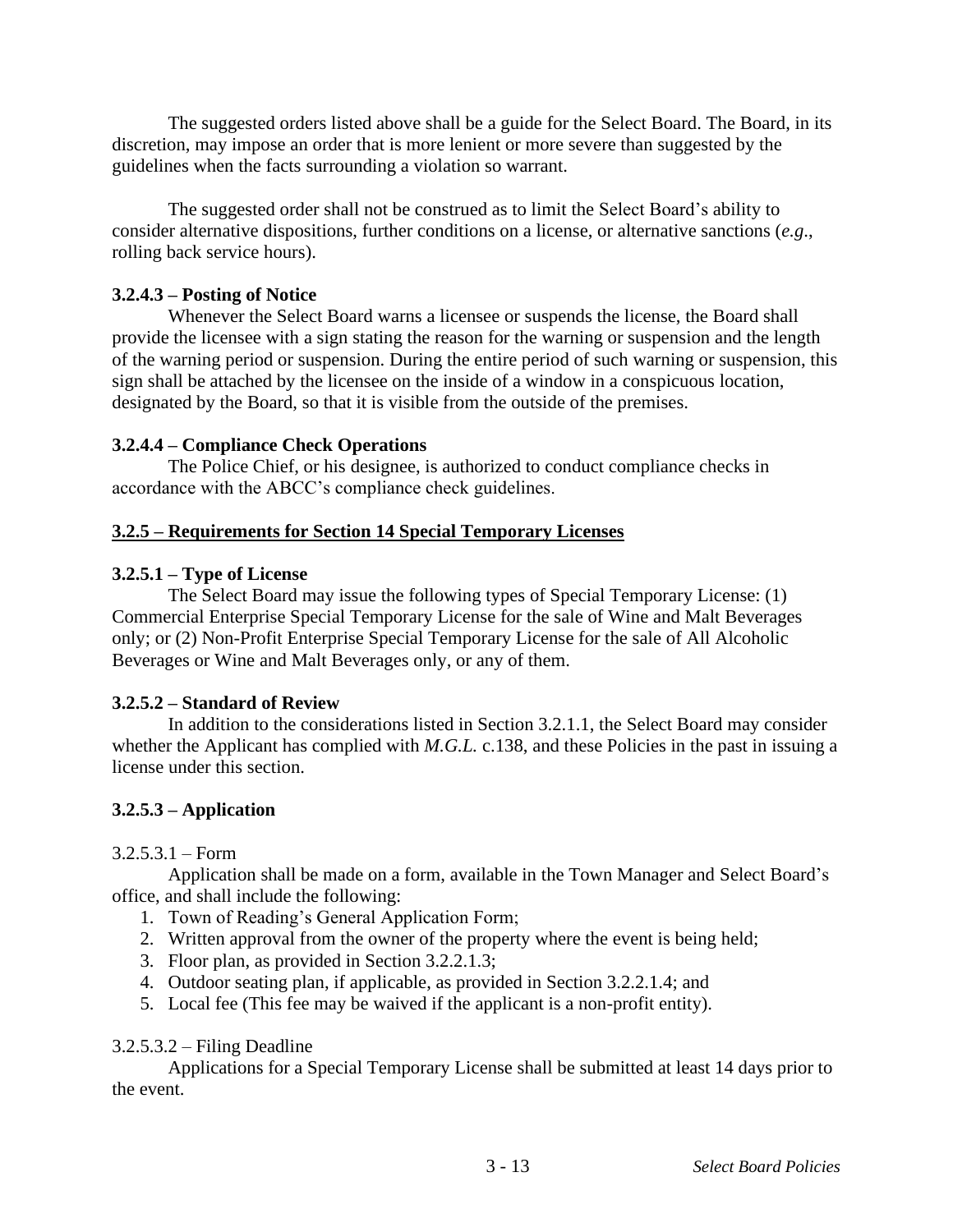### **3.2.5.4 – Duration**

Any Section 14 license shall identify the date on which the licensee is permitted to distribute the alcohol (the event date). However, the license shall be for a three-day period surrounding the event in order to allow delivery and dispose of all alcohol purchased for the event, unless the Licensee can demonstrate the any such additional days are not necessary for acquisition or disposal of alcoholic beverages.

### **3.2.5.5 – Acquisition of Alcohol**

The Select Board shall provide to Licensees a list of licensed Massachusetts wholesalers, or the method by which a licensee may obtain such a list, upon request. Alcohol must be purchased or donated in accordance with *M.G.L.* c.138, §14 and the Alcoholic Beverage Control Commission's regulations.

### **3.2.5.6 – Alcohol Training**

All individuals serving or selling alcoholic beverages or viewing identification cards shall be trained in accordance with Section 3.2.2.5 above. A certificate of completion shall be provided to the Select Board at least 10 days prior to the event. There shall be no self-service of any alcoholic beverage.

#### **3.2.5.7 – Insurance**

Applicants for special licenses shall provide proof of insurance in commercially reasonable amounts to the Select Board with the Application.

#### **3.2.5.8 – Limitations**

No Special Temporary License shall permit sales on more than 30 days; nor may any person be granted Special Temporary Licenses permitting, in the aggregate, sales on more than 30 days in any calendar year, except as authorized by 204 CMR 7.04.

#### **3.2.5.9 – Exceptions**

In the case of events held outside a private residence, the Select Board shall not require a special license where: (1) the event is held at the offices or business address of the event host; (2) the event is by invitation only, (2) money is not exchanged for alcohol, (3) tickets are not sold, (4) a donation is not required or solicited, and (5) an entrance fee is not charged.

#### **3.2.5.10 – Violations**

The Select Board may refuse to issue a Special Temporary License if, in its opinion, an Applicant fails to establish compliance with the requirements of *M.G.L.* c.138, or any state or local regulation, or any reasonable requirements of the Board. Whenever any a Special Temporary License holder fails to maintain compliance with such requirements, the Board may, after an opportunity for hearing, modify, suspend, cancel or revoke such license.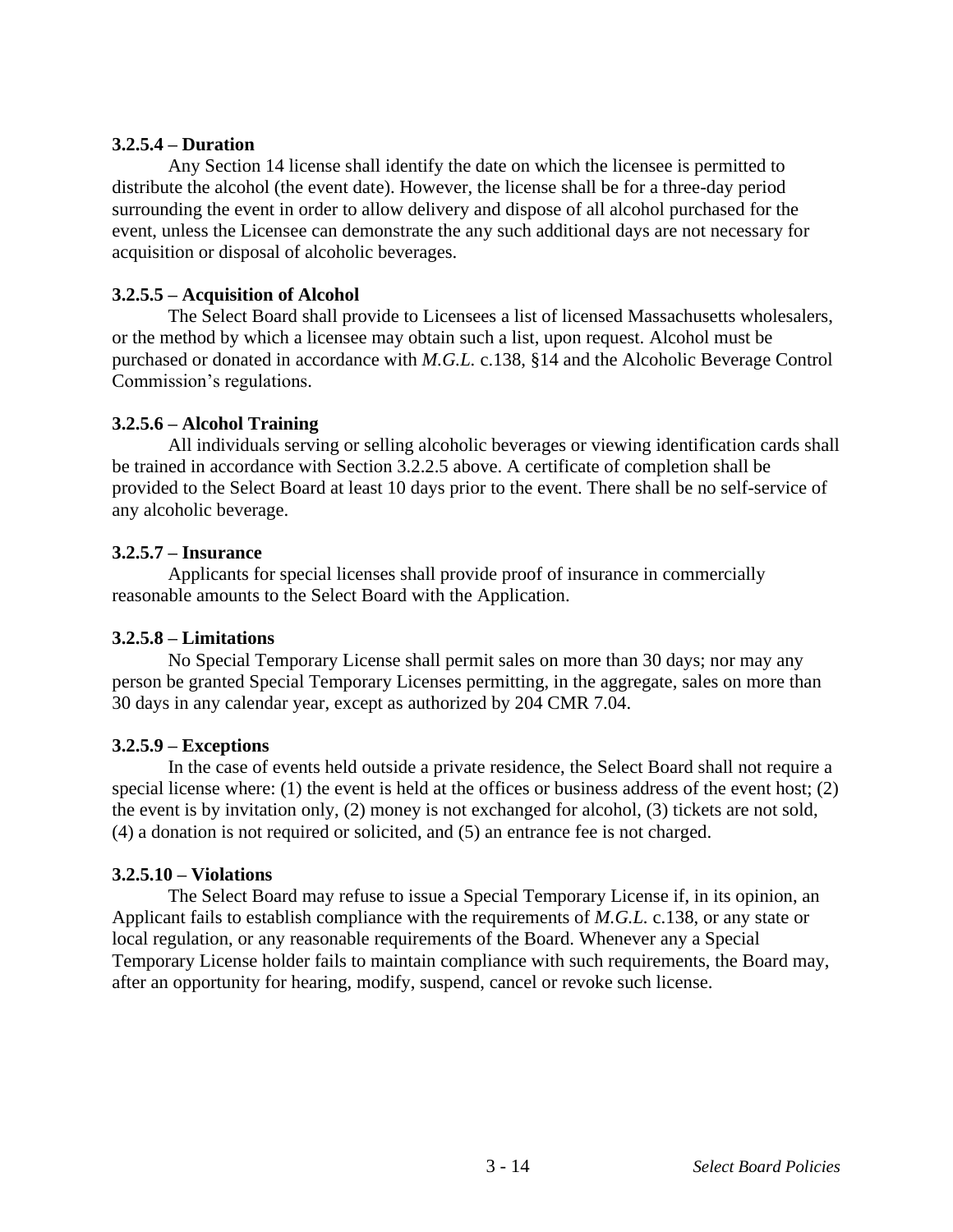# **3.2.6 – Farmer's Market Licenses**

### **3.2.6.1 – Authority**

In addition to the considerations listed in Section 3.2.1.1, the Board may consider whether the Applicant has complied with *M.G.L.* c.138, and these Policies in the past in issuing a license under this section.

## **3.2.6.2 – Application**

### $3.2.6.2.1 - Form$

In addition to the ABCC Application package, Applicants shall provide the following:

- 1. Town of Reading General License Application Form;
- 2. Floor Plan, depicting:
	- a. Layout of agricultural sales;
	- b. Proposed location of service area;
	- c. Entrances and exits; and
	- d. Plan for the control of litter.
- 3. Certification from the Department of Agriculture that the event is an Agricultural Event as defined in *M.G.L.* c.138, §15F; and
- 4. Local fee.

## 3.2.6.2.2 – Filing Deadline

The Application shall be submitted at least 30 days prior to the event.

## **3.2.6.3 – Licensed Premises**

A license granted under this section may be granted for a portion of premises that are licensed under *M.G.L.* c.138, §12, if:

- 1. The Farmer's Market licensee documents the legal basis for use of the Section 12 licensed premises;
- 2. The area in which a Farmer's Market License is approved shall be physically delineated from the area remaining under the control of the Section 12 license holder;
- 3. The holder of the Farmer's Market License shall be solely liable for all activities that arise out of the Farmer's Market License; and
- 4. The Farmer's Market License holder shall not pay any consideration, directly or indirectly, to the Section 12 license holder for the access to or use of the Section 12 licensee's premises.

## **3.2.6.4 – Alcohol Training**

Servers shall be trained in accordance with Section 3.2.2.5 above. A certificate of completion shall be provided to the Board at least seven days prior to the event.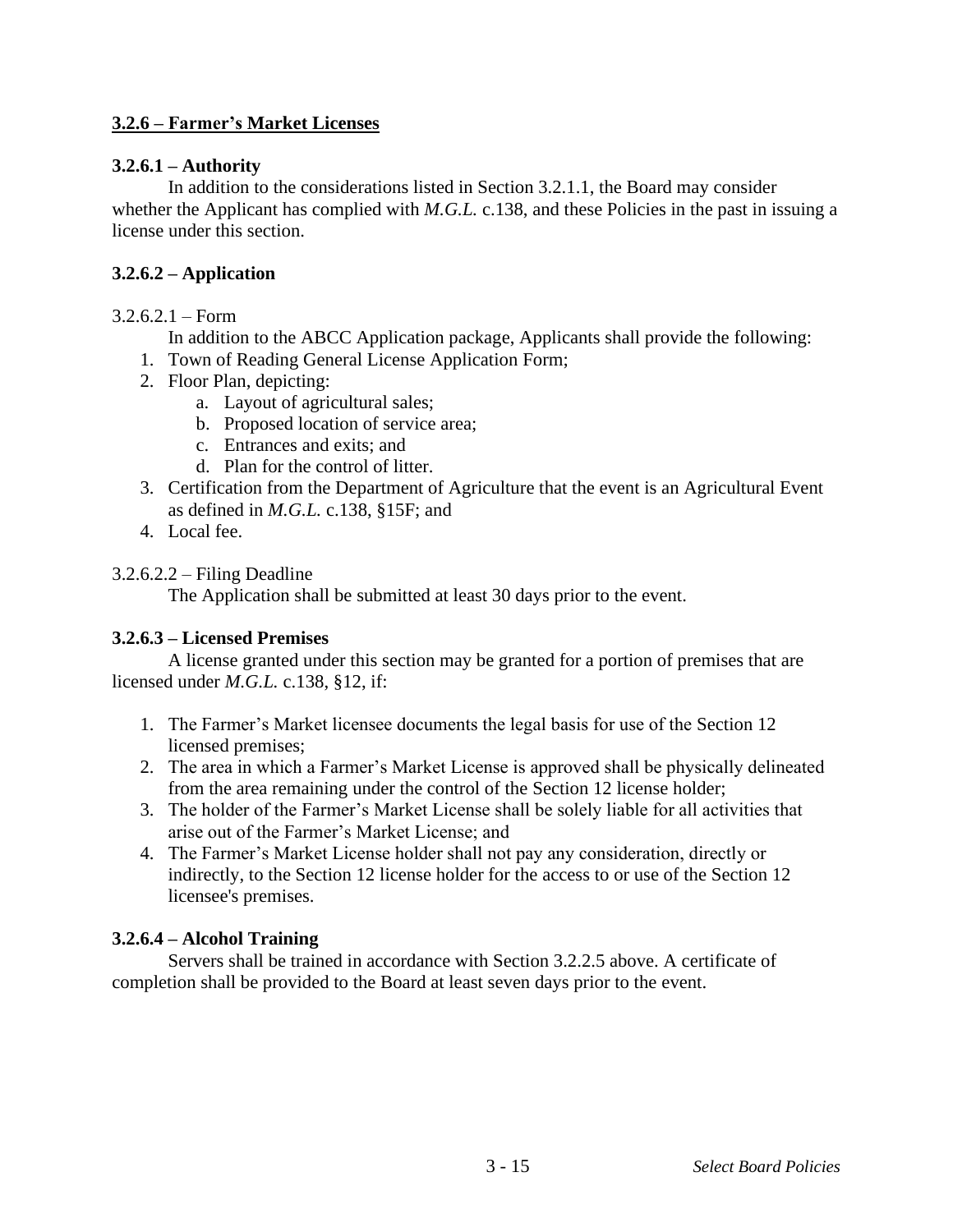### **3.2.6.5 – Conditions of Service**

All servers shall be at least 21 years of age. No sample shall exceed 1 ounce of wine and no more than five samples shall be served to an individual. All samples shall be consumed in the presence of such server.

### **3.2.6.6 – Duration**

The Select Board may grant a Farmer's Market License for an indoor or outdoor event that takes place on multiple dates or times during a single calendar year.

### **3.2.6.7 – Hours**

In its discretion, the Select Board may limit the hours of permitted sales.

### **3.2.6.8 – Signage**

The Farmer's Market License shall be displayed conspicuously by the licensee at the licensed premises.

### **3.2.6.9 – Transfers**

A Farmer's Market License shall be nontransferable to any other person, corporation, or organization and shall be clearly marked nontransferable on its face.

### **3.2.6.10 – Violation**

Whenever any Farmer's Market License holder fails to maintain compliance with the requirements of *M.G.L.* c.138, or any state or local regulation, or any reasonable requirements of the Board, the Board may, after an opportunity for hearing, modify, suspend, cancel or revoke such license. The Board may rely upon the suggested orders in Section 3.2.4.2 when issuing its determination.

#### *Revised 3-22-16*

## **Section 3.3 - Issuance of Peddler's Licenses**

Chapter 101, Sections 12A through 33 of the *Massachusetts General Laws* provide for regulations of peddlers. Part of the State law allows the Select Board to establish local rules and regulations for the granting of such licenses.

The following rules and regulations are hereby adopted to guide the Select Board in reviewing and ruling upon applications for Peddler's Licenses:

- 1. Each application will be dealt with on a case by case basis. The following guidelines are not intended to be a full list of issues to be dealt with by the Board but are merely guidelines to the applicant.
- 2. Approval will be granted within a commercial or industrial zoning district only.
- 3. No peddlers will be permitted to operate within the public right of way including a roadway or sidewalk area.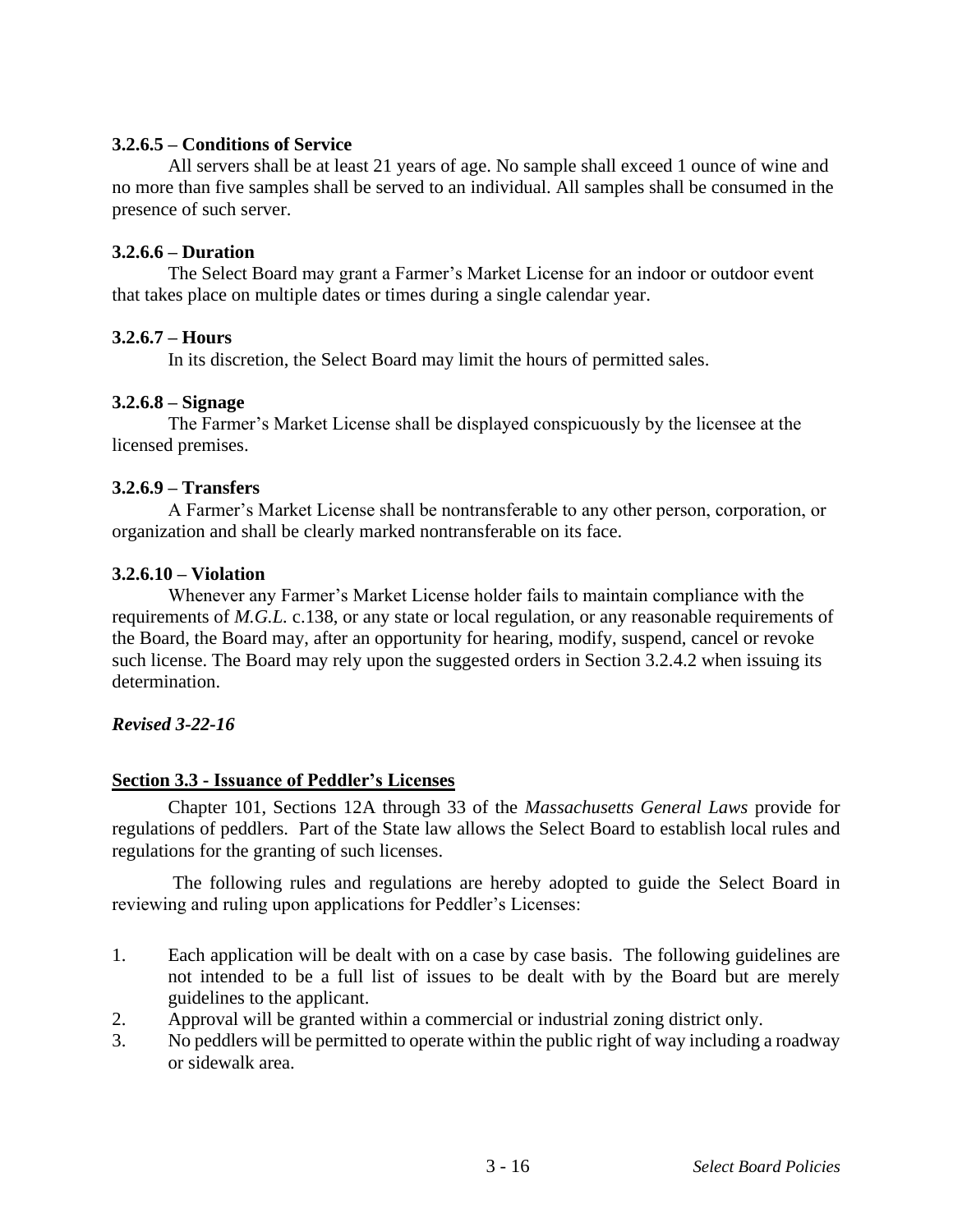- 4. Written approval of the property owner and any tenants on the property will be required prior to the Board hearing an application for a license. This will need to be renewed annually.
- 5. If the proposed use, in the opinion of the Select Board, will generate traffic other than traffic that is routine to the premises, then designated parking spaces will be required that will not be detrimental to the principle use on the premises.
- 6. The Board will require evidence that the peddler's use will have minimal effect on the neighborhood adjacent to the site.
- 7. The peddler's use will not take away existing parking spaces from those required on the site.
- 8. The peddler's use may have no negative impact on retail or commercial activities within the Town of Reading.
- 9. Peddler's uses will be permitted only where there is another principal use on the site and the peddler's use is related to the principal use of the property. No peddler's uses will be permitted on vacant or unused land.
- 10. The applicant must show that adequate controls are in place and insure public safety and cleanliness, and a condition of approval of any peddler's license will be that all of the required licenses will be received.
- 11. Prior to the issuance of a Peddler's License, the Board may require a review by the Health Division and the Building/Zoning Inspection Division and proof that all necessary approvals, permits, and other licenses needed to operate have been issued.

# *Adopted 10-18-88, Revised 12-13-94, Revised 5-25-04*

# **Section 3.4 - Issuance of Class I, II and III Motor Vehicle Licenses**

Chapter 140, Sections 57-69 of the *Massachusetts General Laws* provide for the regulation of Class I, II and III licenses for the sale of motor vehicles. The Select Board as Licensing Authority is charged with the responsibility of issuing these licenses, determining that the licensee is a proper person to engage in the business and that there is a suitable place of business.

The following rules and regulations are hereby adopted to guide the Select Board in reviewing and ruling upon applications for Class I, II and III Motor Vehicle Licenses:

- 1. Each application will be dealt with on a case by case basis. These guidelines are not intended to be a full list of issues to be dealt with by the Board but are guidelines to the applicant.
- 2. Class I, II and III Motor Vehicle Licenses will be issued only within a commercial or industrial zoning district within the Town.
- 3. Pursuant to State law (Chapter 140, Section 59), the applicant must show that the business to be licensed is the principal business of the licensee.
- 4. The applicant shall provide to the Select Board a lease or written approval of the property owner (if other than the applicant) for the use of the premises for the license period.
- 5. The applicant will provide, pursuant to Chapter 140, Section 58, proof that the applicant maintains or has access to a repair facility sufficient to enable him to satisfy the warranty repair obligations imposed by State statute.
- 6. For Class I and II Licenses, all the requirements of Chapter 90, Section 7N ¼ and Section 7N 1/2 must be complied with.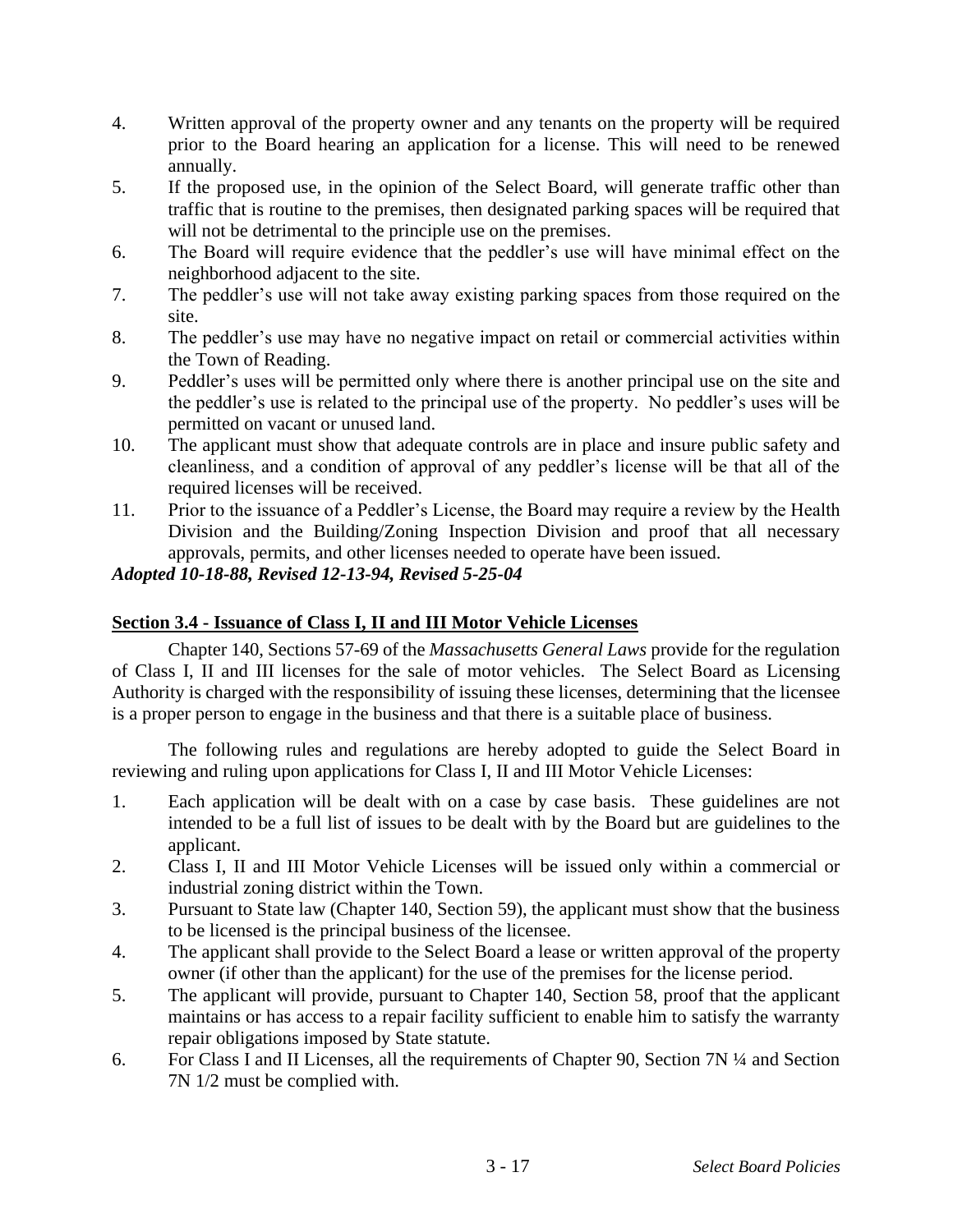- 7. The applicant must show through plans or other means that there is adequate space on the premises for the vehicles to be sold and for customers and employees to park.
- 8. The licensed activity must not create an adverse traffic impact and access to the site must be adequate.
- 9. The licensee must conform with the Zoning By-Laws including the sign portions of the Zoning By-Laws.
- 10 The Board may require information to assure itself that the facility does not and will not cause any environmental problems relative to spills or other release of harmful substances to the environment or to neighboring properties.
- 11. The applicant shall provide proof of a bond as required by State Statute.
- 12. Prior to the issuance of a Class I, II or III Motor Vehicle License, the Board may require a review by the Building/Zoning Inspection Division, and proof that all necessary approvals, permits and other licenses needed to operate have been issued. The Board will require a review by the Chief of Police to assist them in determining that the applicant is a proper person to engage in the business to be licensed.

The following will be standard conditions for Class I, II or III Motor Vehicle Licenses unless the Select Board shall modify any of these conditions, and the Board may make any additional conditions on the license as it deems fit:

- The maximum number of vehicles offered to be sold at any one time shall be established.
- $\blacklozenge$  The location of vehicle(s) to be sold will be specifically stated.
- The location of the repair facility will be specifically stated.
- There will be no pennants, banners, windshield signs or other information other than the principal sign unless required by law. The Board may require pricing and other consumer information to be attached to the vehicle in a manner so as not to detract from the general appearance of the site.

## *Adopted 12-13-94, Revised 5-25-04*

## **Section 3.5 - Issuance of Taxi and Vehicle for Hire Licenses**

This Section shall be known as the "Town of Reading Rules and Orders for the Regulation of Carriages and Vehicles Used in the Town of Reading, promulgated pursuant to G.L.C. 40, Sec. 22".

#### **3.5.1 - Applicability of Rules and Orders**

Vehicles for hire including taxicabs and liveries (hereinafter referred to as "vehicles") operating or caused to be operated by non-governmental entities for the transportation of persons from place to place within the Town, or from a point in the Town to another location outside the Town, other than over regular routes or between fixed termini, shall be subject to these rules and orders to the extent provided below.

#### **3.5.1.2 - Definition of Livery**

Livery shall mean a private vehicle licensed as such, including but not limited to, limousines which are used for pre-arranged trips for particular occasions such as weddings, funerals, celebrations or school transportation.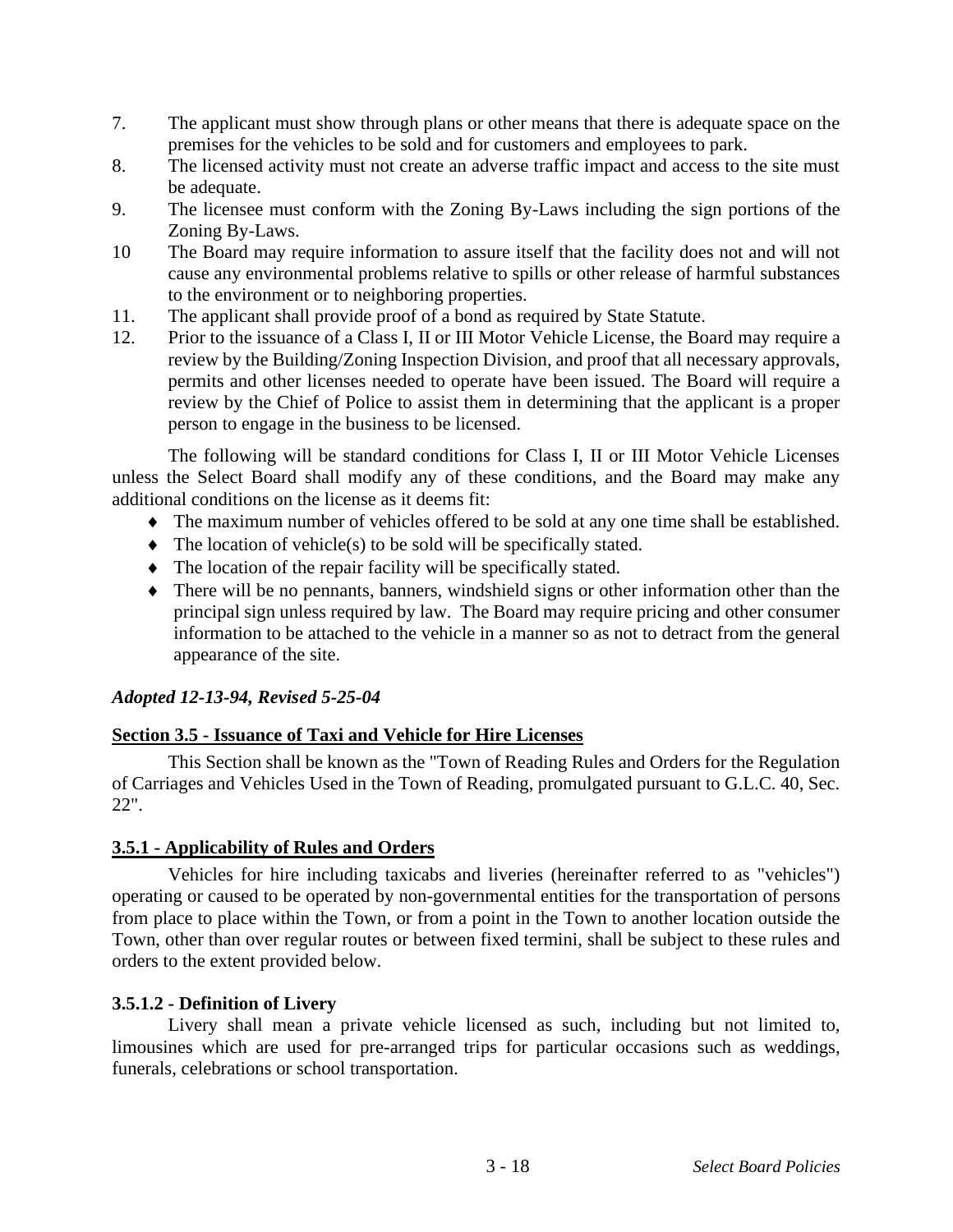# **3.5.2 - License**

## **3.5.2.1 - License Required**

No vehicle shall be driven, operated or caused to be operated as a vehicle for hire without a license first having been obtained for that vehicle from the Select Board. Each vehicle shall require a separate license.

## **3.5.2.2 - Application**

Applications for a license shall be made in writing to the Select Board and shall provide the following information:

- 1. The name and address of the applicant, if an individual; or if a corporation, the name, date of incorporation, address of its principal place of business and the name and address of its officers; or if a partnership, association or unincorporated company, the names and addresses of the partners or associates and the address of its principal place of business.
- 2. The intended place of business within the Town of Reading.
- 3. The name of the Manager or principal representative, as well as any Assistant Manager(s).
- 4. Proposed hours of operation, description of proposed vehicle including the make, model, Vehicle Identification Number and age of the vehicle.

# **3.5.2.3 - Review by Chief of Police**

No license shall be granted by the Select Board until the application has been reviewed by the Chief of Police. Ten (10) working days to be allowed for such review. As a condition of issuance and retention of the license, the owner and all employees of the licenses shall make available to the Police Chief or his designees, the manifest used by the taxi company. "Manifest" means a daily record prepared by a taxicab driver of all trips made by said driver showing time and place of origin, destination, number of passengers, and the amount of fare of each trip.

# **3.5.2.4 - Grant or Denial**

The Select Board may upon receipt of an application, issue a license under such terms and conditions as they deem appropriate and in the public interest. The Board, in determining whether to issue a license, may consider the public demand or the proposed service, the effect of the proposed service upon relevant traffic and safety conditions, the character and financial responsibility of the applicant the condition of the proposed vehicle(s), and any and all other relevant facts or circumstances.

## **3.5.2.5 - Term and Fee**

Any license issued hereunder shall expire on the last day of December next ensuing**,** unless sooner revoked or surrendered. Any licensee who permanently ceases to operate the vehicle for which a license was issued shall forthwith surrender the license to the Select Board. The fee for each license issued shall be fifty dollars (\$50.00) per license. This fee shall not be prorated.

## **3.5.2.6 - Notification as to Vehicle**

If issued a license, the licensee shall, prior to the operation of the vehicle as a vehicle for hire, provide the following information, in writing, to the Select Board:

- 1. The make, model, Vehicle Identification Number and age of the vehicle.
- 2. A copy of the vehicle's certificate of registration with the Registrar of Motor Vehicles.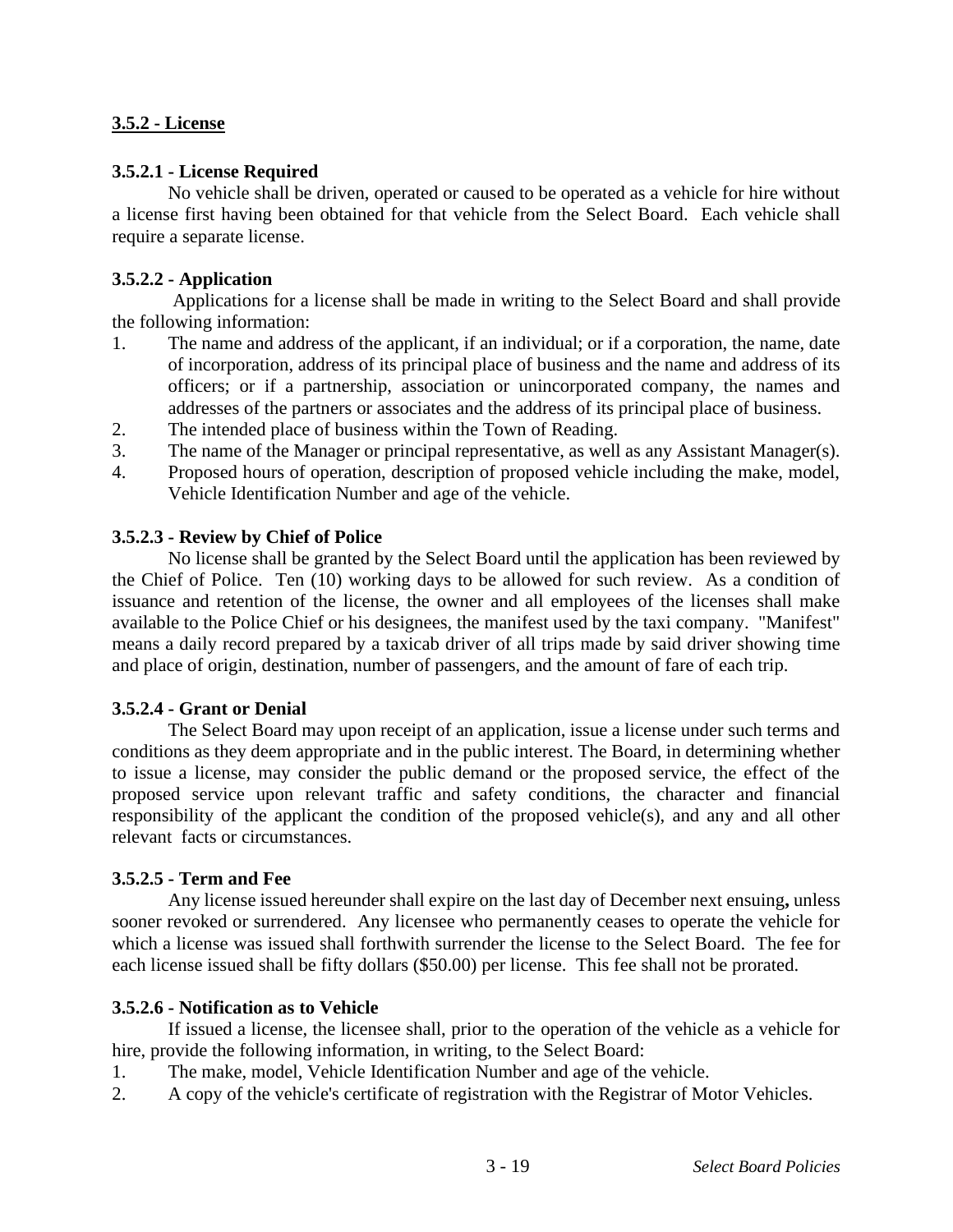3. A copy of the certificate of insurance coverage page for the vehicle.

### **3.5.2.7 - Insurance**

A vehicle issued a license hereunder shall be insured. Coverage for "Bodily Injury to Others" shall be no less than \$100,000 per person/\$300,000 per accident.

### **3.5.2.8 - Liability**

The licensee is at all times responsible for his vehicle and shall be liable for all penalties and/or damage resulting from his operation of the vehicle or the operation of the vehicle by an employee or agent.

#### **3.5.2.9 - Suspension or Revocation**

The Select Board may suspend or revoke a license issued under the provisions of this article for good cause. Before suspension or revocation of a license, the licensee shall be entitled to a hearing thereon before the Select Board. Written notice of the hearing shall be forwarded to the licensee at least seven (7) calendar days prior to the date of the hearing. Such notification shall state the grounds of complaint and the date, time and place of the hearing. The Town Manager may temporarily suspend a license without a hearing for a period of no greater then ten (10) days or until a hearing is held, whichever is sooner, if there is sufficient evidence to indicate that the public safety would be endangered by continued operation of the vehicle.

## **3.5.2.10 - Assignment or Transfer Prohibited**

No license shall be assigned or transferred.

## **3.5.3 - Permit**

## **3.5.3.1 - Required**

No person shall operate a vehicle, and no licensee shall employ or allow a person to operate a vehicle, unless the operator first obtains a permit from the Select Board.

## **3.5.3.2 - Minors**

No permit shall be issued to a person under eighteen (18) years of age.

## **3.5.3.3 - Application**

Applications for a permit shall be made, in writing, to the Select Board and shall provide the following information:

- 1. Full name and address.
- 2. Copy of a valid operator's license issued by the Registrar of Motor Vehicles.
- 3. All previous experience operating a vehicle for hire.
- 4. Convictions or pleas of guilty to a criminal offense, except as outlined below. If any, state the offense(s), court(s) in which convicted or guilty plea occurred and when the conviction(s) or plea(s) occurred. The following criminal information is not and shall not be requested, examined or considered by the Select Board:
	- Arrests, detentions or dispositions in which no conviction or guilty plea resulted;
	- Convictions which have been reversed or vacated but not pardoned;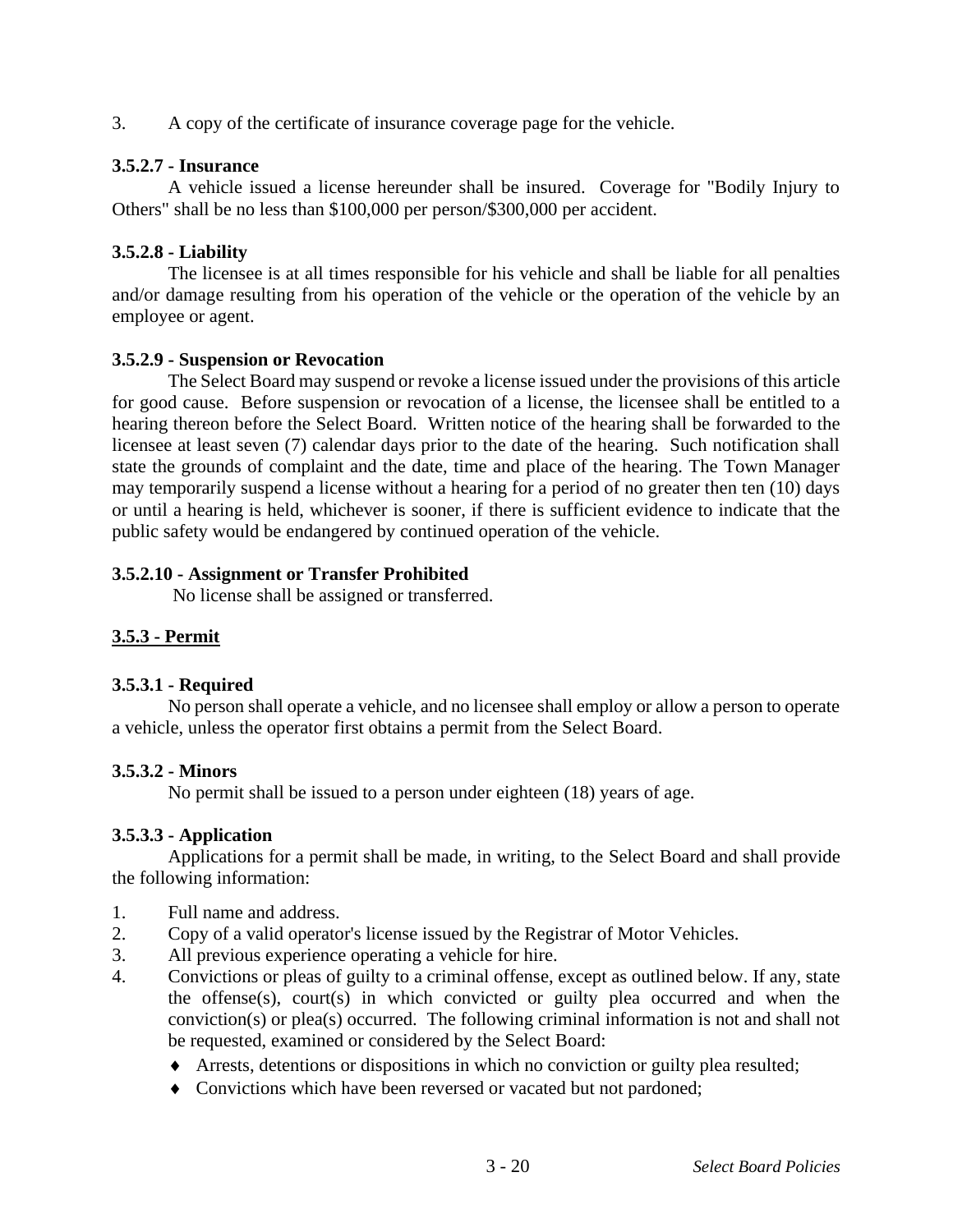- Misdemeanor convictions or guilty pleas when the date of conviction or plea was greater than ten (10) years prior to the date of application for the permit;
- $\blacklozenge$  Traffic violations for which there was a finding of responsibility for a period of two (2) years prior to the date of application for the permit or for such period of time as the Select Board shall request.

Failure to give accurate and complete information as required above may be grounds for denial, suspension or revocation of a permit.

## **3.5.3.4 - Review by Chief of Police**

No permit shall be issued by the Select Board until the application has been reviewed by the Chief of Police or designee. Ten (10) working days are to be allowed for such review.

## **3.5.3.5 - Issuance or Denial**

An applicant shall be granted a permit only if the Select Board determines that granting a permit to the applicant is in the best interest of the public. Criminal convictions or pleas of guilty shall not result in an automatic denial of an application but shall be given significant consideration and weight by the Select Board, taking into account all factors including the nature and gravity of the offense, the time that has passed since the conviction or plea, and the sensitive nature of serving the public as a driver of a vehicle for hire.

# **3.5.3.6 - Term and Fee**

Any permit granted hereunder shall expire on the last day of December next ensuing, unless sooner revoked or surrendered. A permit holder who ceases to operate vehicles shall forthwith surrender his permit to the Select Board. The fee for a permit shall be fifty dollars (\$50.00). This fee shall not be prorated.

## **3.5.3.7 - Picture Identification Card**

A picture identification card shall be issued by the Select Board, or its designee, to each permit holder, and shall be displayed prominently in the vehicle when being driven by the permit holder.

## **3.5.3.8 - Liability**

A permit holder is at all times responsible for the vehicle he is operating and shall be liable for all penalties and/or damage resulting from his operation of the vehicle.

## **3.5.3.9 - Suspension or Revocation**

The Select Board may suspend or revoke a permit granted under the provisions of this article for good cause. Before suspension or revocation of a permit, the permit holder shall be entitled to a hearing thereon before the Select Board.

Notice of the hearing shall be in writing and forwarded to the permit holder at least seven (7) calendar day prior to the date of the hearing.

Such notification shall state the grounds of complaint and the date, time and place of the hearing. The Town Manager may temporarily suspend a permit until a hearing can be held in accordance with the procedures set out above, if there is sufficient evidence to indicate that the public safety would be endangered by the continued operation by the permit holder. In no event shall a temporary suspension be for a period greater than ten (10) calendar days.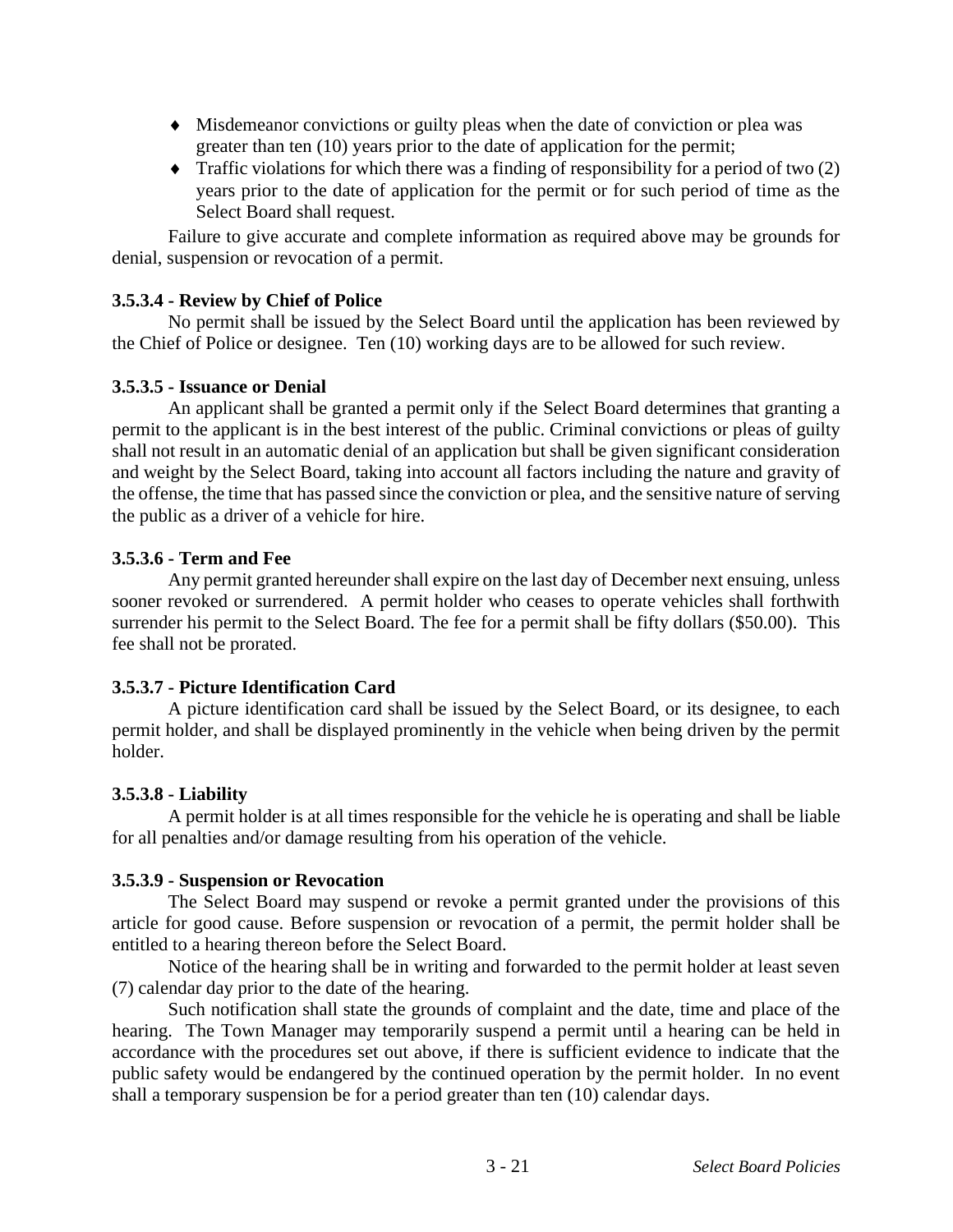## **3.5.4 - Operation**

### **3.5.4.1 - Duty to Transport**

A permit holder shall not unreasonably refuse to transport a passenger.

## **3.5.4.2 - Sharing a Ride**

No permit holder shall accept a passenger when the vehicle is occupied or engaged without the consent of the passenger(s) already in the vehicle. No person shall be obliged to pay any extra fare or fee for refusing such consent. Separate fares shall not be charged to members of the same party. A party shall be considered any number of individuals (not exceeding the passenger capacity of the taxi) with the same origin and destination.

## **3.5.4.3 - Taxi Stands - Parking – Standing**

The Select Board may assign a taxi stand or stands to one or more taxicabs. The Select Board may also designate specific areas, streets or ways where vehicles may not park of stand. Standing and/or parking on public ways or public property of vehicles not licensed in the Town of Reading is prohibited except while waiting to return a party whose original point of hire was from outside of Reading, when operating in accordance with a Massachusetts Department of Public Utilities license, or when being used for personal (non-vehicle for hire) purposes.

### **3.5.4.4 - Maintenance of Vehicles**

Every vehicle shall be kept in good condition, suitable for occupancy and mechanically fit for the safety of passengers. The interior and exterior of the vehicle shall be safe, clean and sanitary at all times.

## **3.5.4.5 - Inspection**

The Reading Police Department or its designee shall have the right to inspect any vehicle for purposes of these regulations or as public safety requires.

## **3.5.4.6 - Smoking**

Smoking in a vehicle is prohibited.

#### **3.5.4.7 - Appearance of Operator**

Every driver having charge of a licensed vehicle shall be suitably dressed (sleeved shirt), neat and clean in appearance.

## **3.5.4.8 - Display of License, Picture Identification Card and Rates of Fare**

Every vehicle when in operation shall display the following cards in a suitable frame so that they are secure and immobile and plainly visible to passengers riding in the rear of the vehicle:

- 1. License
- 2. Picture identification card of driver
- 3. Fares (taxicabs only)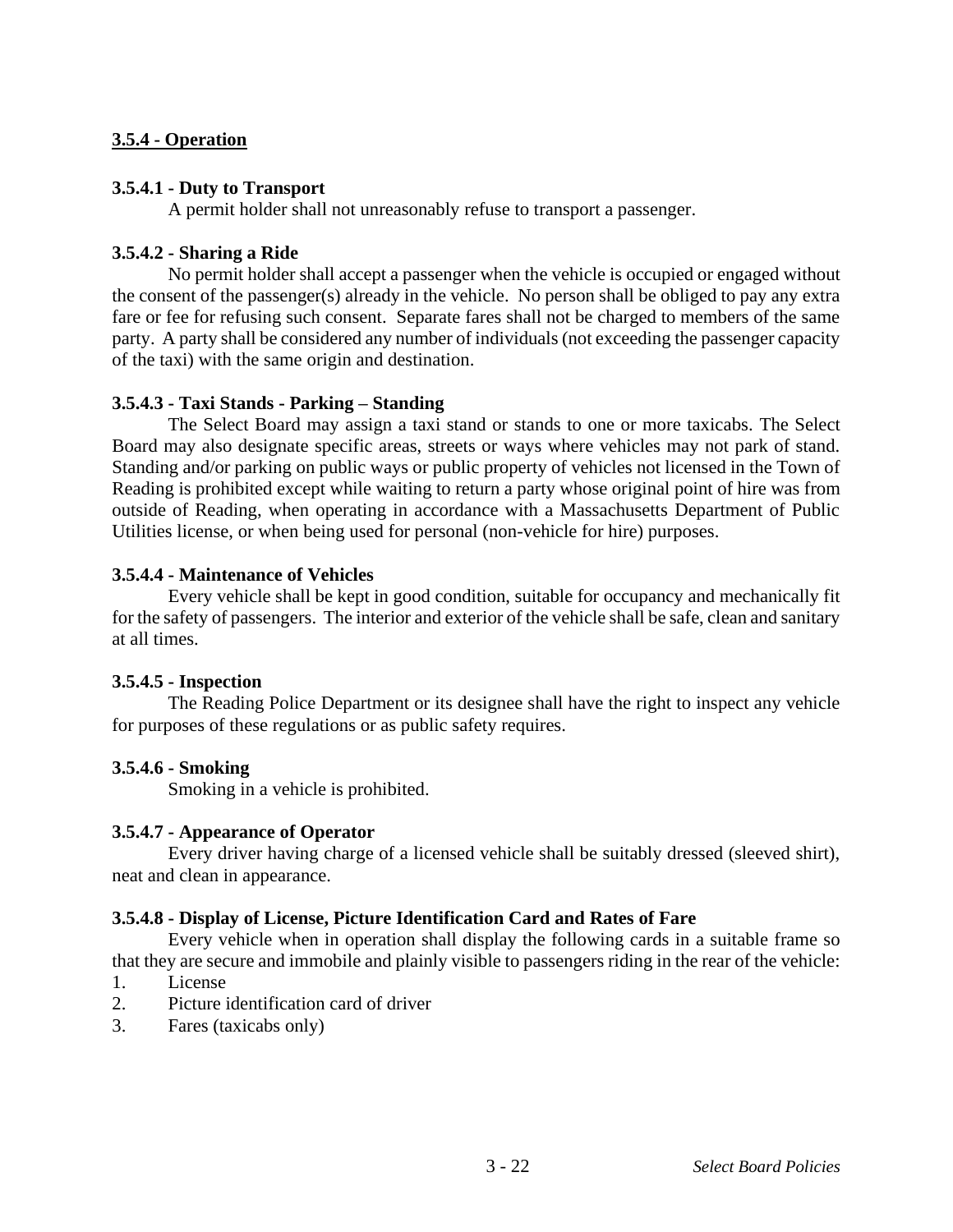#### **3.5.4.9 - Lettering on Taxicabs**

Every taxicab operating under the authority of these rules and orders shall have the name or trade name of the licensee and the name "Town of Reading" or "Reading" painted on both sides of the taxicab in letters four inches high and one-half inch wide, painted in two conspicuous places on the taxicab.

### **3.5.4.10 - Copy of Regulations**

Every vehicle shall, when in operation, contain a copy of these regulations, which shall be exhibited to any passenger or Police Officer on request. The licensee and permit holder shall be responsible for the implementation of this requirement.

## **3.5.5 - Fares**

## **3.5.5.1 - Taxicabs**

The Select Board shall establish the rates of fare for the conveyance of passengers and baggage, and may revise such when they so determine. The rate of fare shall be governed by fare zones and shall be on file at the Office of the Town Clerk.

## **3.5.5.2 - Separate Fares**

Separate fares shall not be charged to members of the same party.

### **3.5.5. 3 - Senior Citizen Discount**

Fares for all persons sixty (60) years of age and older shall be discounted in accordance with a schedule approved by the Select Board. When discounted rates are offered, they must be offered to all senior citizens using a taxicab pursuant to the licensing established in this policy. There shall be displayed a sign informing the passengers of the discount.

## **3.5.5.4 - No Fares in Excess of Established Rates**

No taxicab permit holder shall demand or receive as a fare more than the fare established by the Select Board under the authority granted by these regulations.

#### **3.5.5.5 - Livery Rates**

Charges by liveries shall be subject to mutual agreement between the livery operator and the passenger(s).

#### **3.5.6 - Information Update and Penalties**

## **3.5.6.1 - Information Update**

When any information provided in an application for a license or permit changes or is updated, the respective licensee or permit holder shall give notice thereof, in writing, to the Select Board.

#### **3.5.6.2 - Penalties**

The penalty for a violation of any of these rules and orders shall be a fine equal to the fine for a violation of Town Bylaws as set forth in Article 1.8 of the Town Bylaws. Violation of any of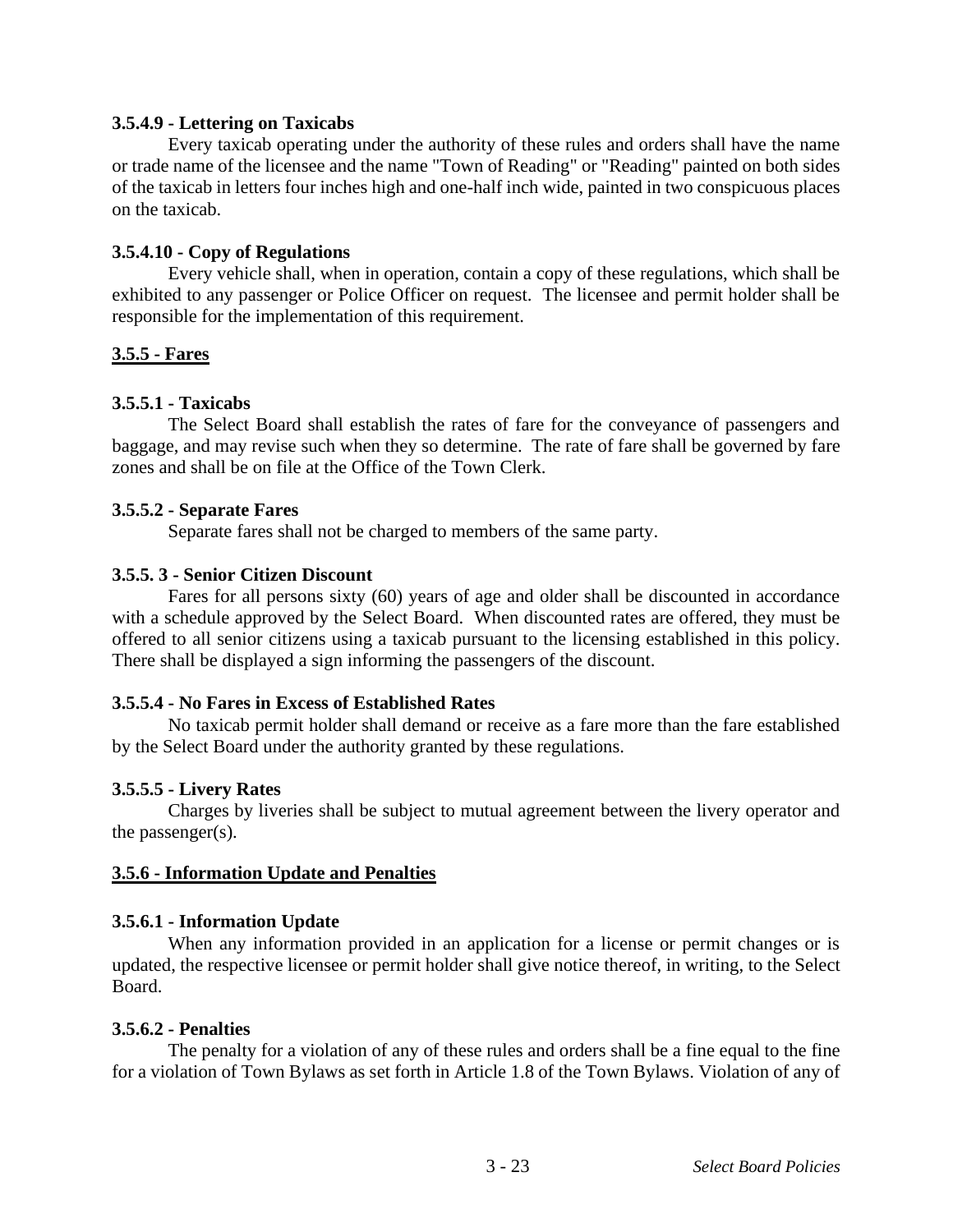the rules and orders herein shall be just cause for suspension or revocation of a license and/or permit.

# *Adopted 7-18-89, Revised 12-13-94, Revised 5-25-04*

## **Section 3.6 – Innholders and Common Victualler's Licenses**

Chapter 140, Section 2 of the *Massachusetts General Laws* provides for the licensing of Innholders and Common Victuallers. The Select Board as Licensing Authority is charged with the responsibility of issuing these licenses, determining that the licensee is a proper person to engage in the business and that there is a suitable place of business.

The following rules and regulations are hereby adopted to guide the Select Board in reviewing and ruling upon applications for Innholders and Common Victualler's Licenses:

- 1. Each application will be dealt with on a case by case basis. These guidelines are not intended to be a full list of issues to be dealt with by the Board but are guidelines to the applicant.
- 2. Innholders and Common Victualler's Licenses will be issued only within a commercial or industrial zoning district within the Town, unless such a business shall exist and has predated zoning, or has been granted a variance to do business in a location that is not in a business or industrial zoning district.
- 3. The applicant shall provide to the Select Board proof of ownership, a lease, or written approval of the property owner (if other than the applicant) for the use of the premises for the license period.
- 4. The applicant shall provide to the Town a plan of the premises to be licensed, including an accurate count of the number of seats available. If outdoor seating is to be required, this shall also be included on the plans.
- 5. The applicant must show through plans or other means that there is adequate space on the premises for all aspects of the proposed operation, including employee and customer parking, in accordance with the Zoning By-Laws of the Town of Reading.
- 6. The licensee must conform with the Zoning By-Laws of the Town of Reading.
- 7. Prior to the issuance of an Innholders and Common Victualler's License, the Board may require a review by the Health Division and the Building/Zoning Inspection Division and proof that all necessary approvals, permits, and other licenses needed to operate have been issued.

For establishments licensed as Innholders and Common Victualler's, patrons are not permitted to bring alcoholic beverages onto the premises for their own consumption.

Licensees are not permitted to keep alcoholic beverages on the premises except for a small quantity that is used in the preparation of certain specialty-cooked foods. The Select Board as Licensing Authority will at its discretion determine what is reasonable for this purpose, and whether or not it is customary in the preparation of such specialty foods. This policy shall not apply to establishments that hold valid liquor licenses.

## *Adopted 3-12-96, Revised 5-25-04*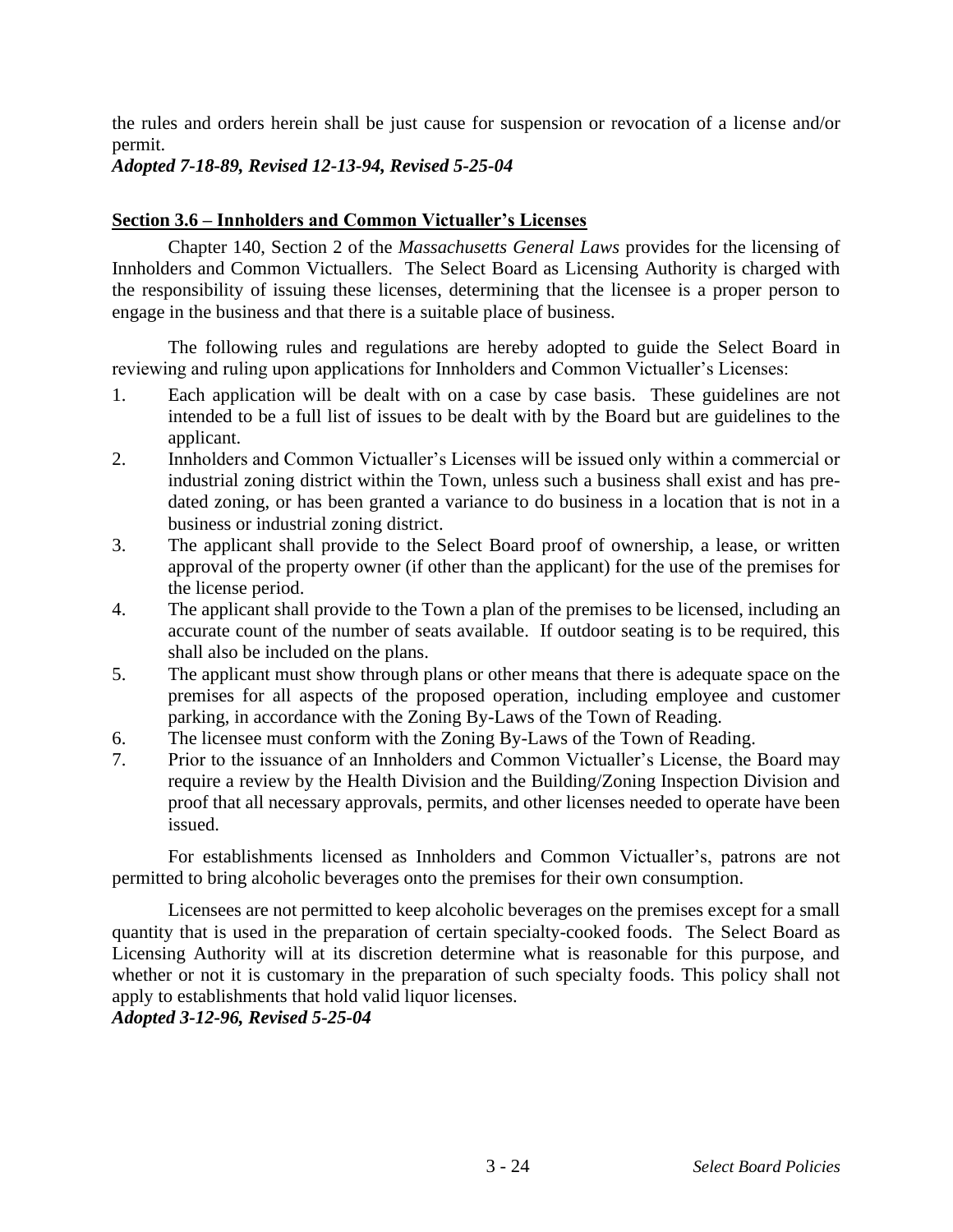## **Section 3.7 – Entertainment Licenses and Licenses for Automatic Amusement Devices, Billiard, Pool or Sippio Tables, or Bowling Alley**

Chapter 140, Sections 181 and 183A, and Chapter 136, Section 4 of the *Massachusetts General Laws* provide for the licensing of public amusements and other forms of entertainment. Chapter 140, Sections 177 and 177A of the *Massachusetts General Laws* provide for the licensing of "billiard, pool or sippio table or a bowling alley for hire, gain or reward" and "Automatic Amusement Devices for hire, gain or reward," respectively.

- 1. Application.
	- a. General. All applications or renewal thereof, shall be on the form prescribed by the Board. The Board may require information as it deems appropriate.
	- b. Sunday License. Where required pursuant to *M.G.L.* c.136, §4, a separate application shall be submitted with the appropriate state fee. Sunday Licenses shall not be issued until the Division of Public Licensure has approved the application.
	- c. Automatic Amusement Device License. The license application shall specify each automatic amusement device proposed for use on the premises.
- 2. Fees. The license fee is shall be as indicated on the fee schedule, available at the Town Manager's office.
- 3. Location. Entertainment Licenses shall be issued only to premises located in a business, industrial or Gateway Smart Growth zoning district, or where the premises is otherwise suitable for such a license, unless the use pre-dated zoning, or has been granted a variance to do business in a location that is not in such districts.
- 4. Duration and Renewal.
	- a. An Entertainment License may be issued for a full calendar year, or for a single event. If an event is separately licensed, a separate application shall be made and a separate fee shall be charged for each event.
	- b. An Automatic Amusement Devices, Billiard, Pool or Sippio Tables, or Bowling Alley License shall be issued for a full calendar year.
	- c. Applications for renewal shall be filed by November 1 of each year.
- 5. Conditions. The Board may place reasonable conditions on the issuance of a license in order to preserve and protect the public health, safety and order, to guard against the creation of a nuisance, or to insure adequate safety and security for patrons or the affected public. Unless otherwise specified, the following conditions shall apply:
	- a. Live Entertainment.
		- i. The Licensee shall protect employees, patrons, and members of the public, both on and off the premises, from disruptive conduct, criminal activity, and from health, safety and fire hazards;
		- ii. The Licensee shall prevent the unreasonable increase in the level of noise in the area caused by the licensed activity or caused by patrons entering or leaving the premises; and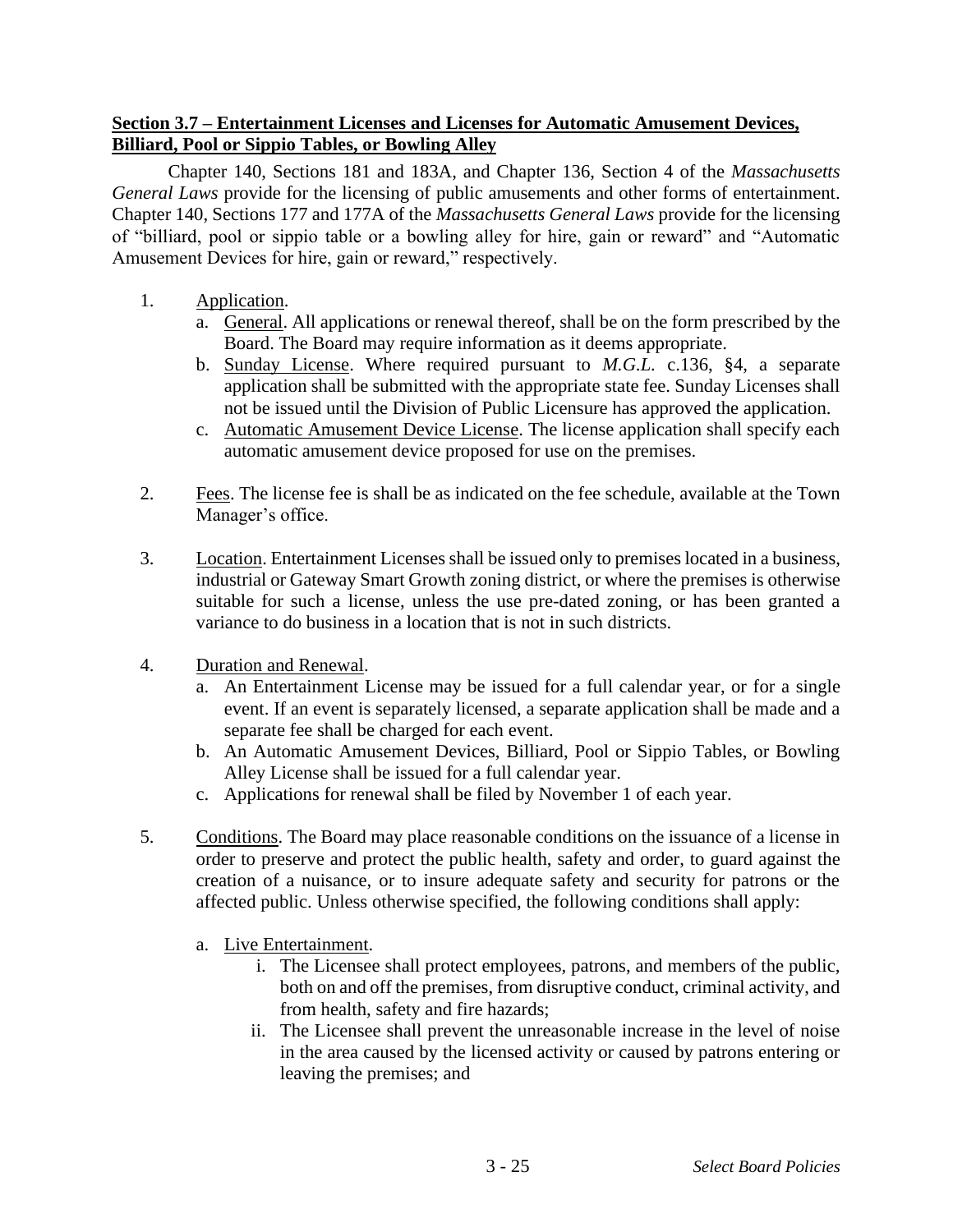- iii. The Licensee shall prevent an unreasonable level of pedestrian or vehicular traffic in the area of the event, and to prevent the unreasonable level of increased parking in the area of the premises.
- b. Police Detail. Depending upon the anticipated attendance at an event and the nature of the event, the Board may require a Police or other detail.
- c. Inspections. All Licensed premises shall be available at all times for inspection by the Board, the Board of Health, the Building Inspector, the Police Chief, or the Fire Chief, or any of their designees.
- d. Automatic Amusement Device License
	- i. Gambling. Automatic Amusement Devices shall not be used for the purposes of gambling.
	- ii. Sightlines. Automatic Amusement Devices licensed under this policy shall be installed on the premises so as to be in open view at all times while in operation, and shall at all times be available for inspection.
- 6. Suspension or Revocation. All licenses are subject to suspension, revocation or modification for breach of any license condition, or violation of any law, regulation, bylaws, or policy of the Commonwealth, the Town or the Board or upon a finding that the Licensee has adversely affected the public health, safety or order.

### *Revised 5-25-04*

#### **Section 3.8 - Waiver of Retail Sales before 6:00 a.m.**

Section 5.10 of the General Bylaws of the Town of Reading prohibits retail sales prior to 6:00 a.m. It also provides for a process by which the Select Board may consider allowing retail sales between the hours of midnight and 6:00 a.m. when the Board determines that permitting retail sales during those hours is in the interest of public health safety and welfare, or is in the interest of public necessity or public convenience.

These regulations are adopted by the Select Board to provide guidance to the Select Board, applicants, and the public regarding how applications for waivers from the restriction on hours of retail sales will be handled.

Each application will be dealt with on a case by case basis. An initial application for a waiver or hours of retail sales prior to 6 a.m. shall require a public hearing noticed to all property owners within 300', and by publication in a local newspaper and/or publication on the Town's web site. Renewal of a waiver shall be required on an annual basis with each waiver expiring on December 31. The Select Board shall determine on a case by case basis whether a public hearing is required for each renewal.

The Select Board may revoke approval upon receipt of complaints that the operation is taking place contrary to the approval granted by the Board. Revocation shall be made only after a public hearing, unless emergency circumstances require an administrative revocation pending hearing.

The following guidelines are not intended to be a full list of issues to be dealt with by the Board but are merely guidelines to the applicant: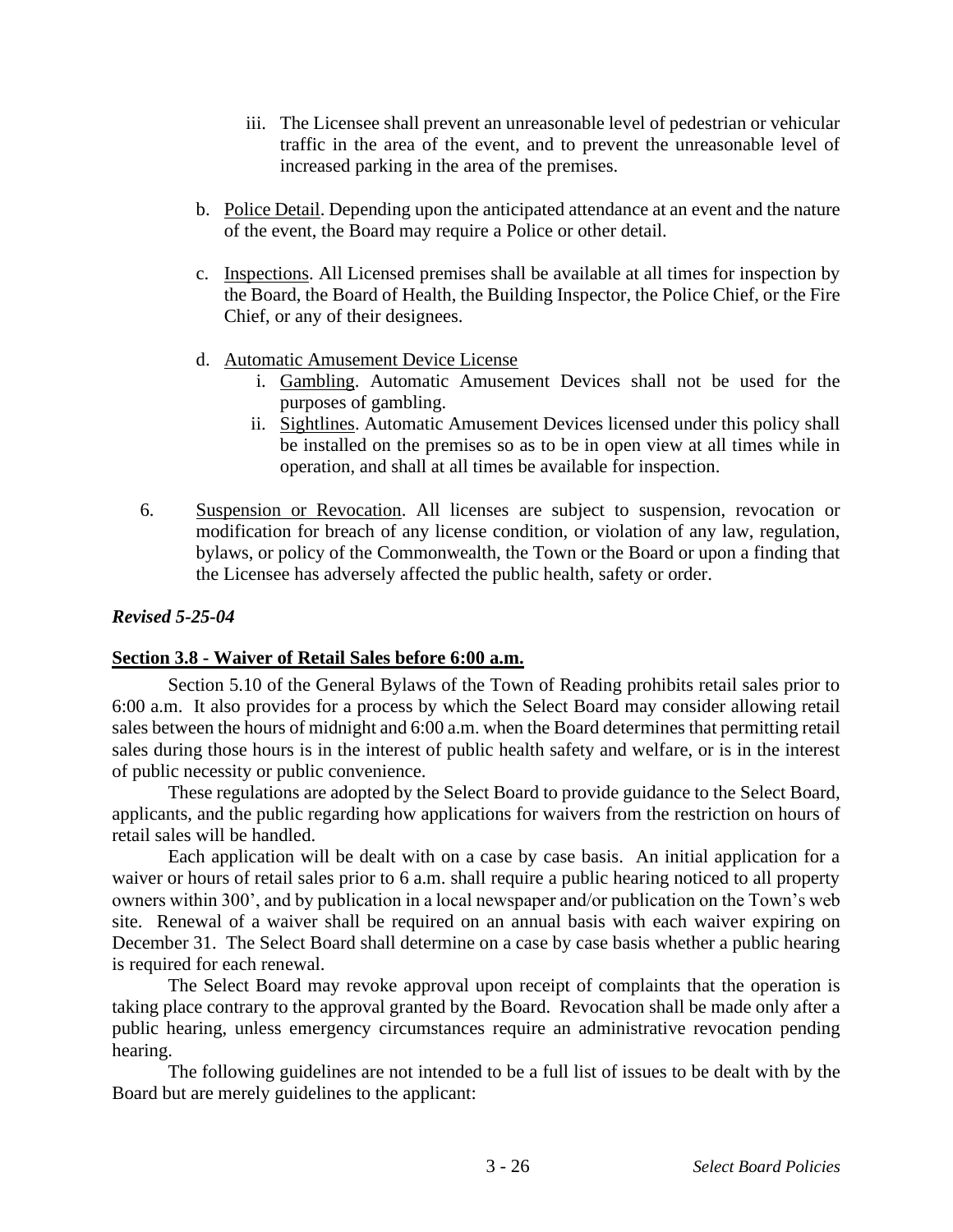- 1. Approval will be granted for businesses within a commercial or industrial zoning district only.
- 2. In general, approval shall be for the entire business. For example, if a business dispenses gasoline, sells coffee, and has a convenience store, all within the same business, then the approval shall be for all parts of the business.
- 3. The retail use for which approval of a change in retail hours is permitted will be the principal use on the property.
- 4. Written approval of the property owner will be required prior to the Board hearing an application for a license. This will need to be renewed annually.
- 5. The Board may require evidence that the change in permitted hours of retail operation will have minimal effect on the neighborhood adjacent to the site.
- 6. The applicant must show that adequate controls are in place to ensure public safety and follow food code sanitation protocols.
- 7. No waiver of the hours of retail sales will be considered for prior to 5 am Monday through Friday. No waivers shall be considered for Saturdays, Sundays, or State Designated legal holidays.
- 8. The Board may limit the use of outdoor speakers, drive-thru's, and/or restrict parking in certain areas in order to limit the impact of the waiver on neighboring properties. In order to address these issues, the Board may require a site plan from applicants, drawn to scale, and showing locations of these features and their relation to abutting residential buildings.
- 9. Prior to the issuance of a waiver on the hours of retail sales, the Board may request a review by the Health Division, Police Department, and the Building/Zoning Inspection Division and proof that all necessary approvals, permits, and other licenses needed to operate have been issued.
- 10. A waiver to allow retail uses prior to 6 a.m. is not a waiver of any other bylaw or regulation of the Town of Reading or other agency having jurisdiction.
- 11. Parking lot cleaning, and other maintenance operations (excluding emergency work), and deliveries shall not take place between the hours of 9:00 PM and 7:00 am. Rubbish collection and recycling shall not take place between 9:00 PM and 6:30 am.

## *Adopted 6/26/07*

## **Section 3.9 - Licenses for Utilizing Public Sidewalks for Outdoor Dining**

The Select Board desires to encourage restaurants to provide outdoor dining on public sidewalks in the downtown area of Reading in a safe and orderly manner. *In response to a need to simplify, streamline and expand these regulations to allow Outdoor Dining on Town property (beyond just sidewalk areas) in response to COVID-19, Section 3.9.7, which will remain in effect until December 31, 2020, has been added.*

Upon site plan approval by the Community Planning and Development Commission, outdoor dining on private property may be permitted in addition to or in lieu of outdoor dining on a public sidewalk. This policy addresses only outdoor dining on public sidewalks.

The following regulations shall apply for licenses for utilizing public sidewalks for outdoor dining, or "Outdoor Dining Licenses."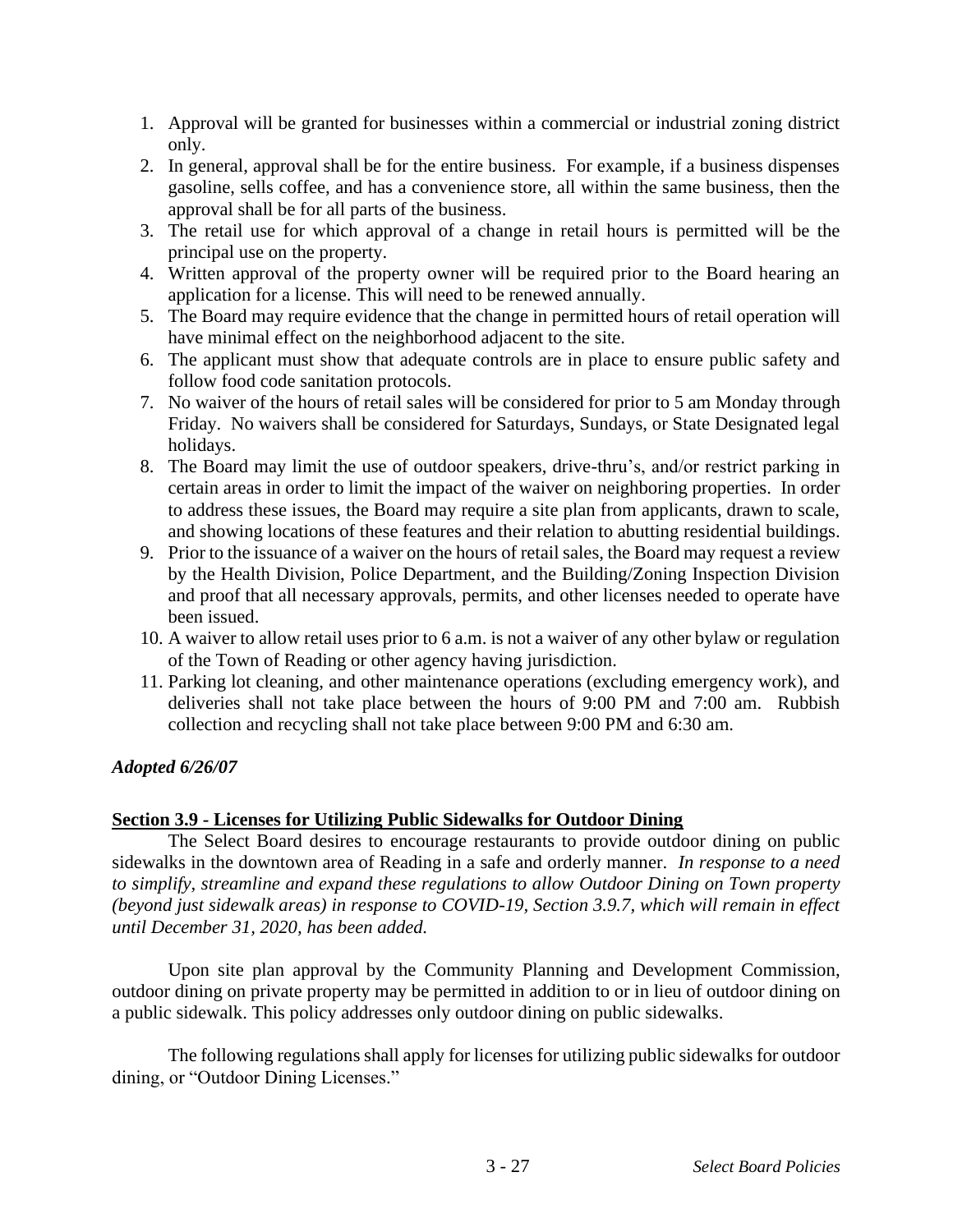# **3.9.1 Application**

- 1. Eligibility.
	- a. Only Inn-Holders and Common Victuallers may apply for an Outdoor Dining License.
	- b. Unless otherwise permitted, the licensed outdoor seating area must be abutting the establishment.
	- c. The establishments must be located within a business, industrial or Gateway Smart Growth zoning district, unless the business pre-dated zoning, or has been granted a variance to do business in a location that is not in such districts.
- 2. Applications. Applications shall be on the form prescribed by the Board, and shall include the following:
	- a. Name, address, email address, and telephone number of the owner of the establishment and the building within which the establishment is located (if different);
	- b. Proof of ownership, or a lease demonstrating authority to use the premises for the license period and written consent of the property owner to submission of the application;
	- c. A copy of the current Permit to Operate a Food Establishment issued by the Board of Health;
	- d. Five (5) copies of a professionally drawn plan depicting the location of all property to be placed on the sidewalk and any related information requested;
	- e. A plan for outdoor lighting if any is proposed; and
	- f. If alcoholic beverage service is proposed:
		- i. A copy of the establishment's liquor license documenting that the public sidewalk is within the premises licensed, or in accordance with Section 3.2 of these Policies, an application to alter the license premises to include the public sidewalk;
		- ii. A detailed alcohol control plan that includes what steps the Manager will take to ensure that alcohol remains within the licensed premises, signage, and staff instructions; and
		- iii. Updated server training certificates for all individuals required to be certified pursuant to Section 3. 2 of this Policy.

## **3.9.2 Revocable at Will**

The Outdoor Dining License is revocable at will by the Board for any reason whatsoever upon written notice to the Licensee from the Board. The License Agreement shall stipulate that in the event of such revocation, the Licensee shall have no recourse or claim against the Town for such revocation whether by way of monetary charges, a suit in equity or otherwise.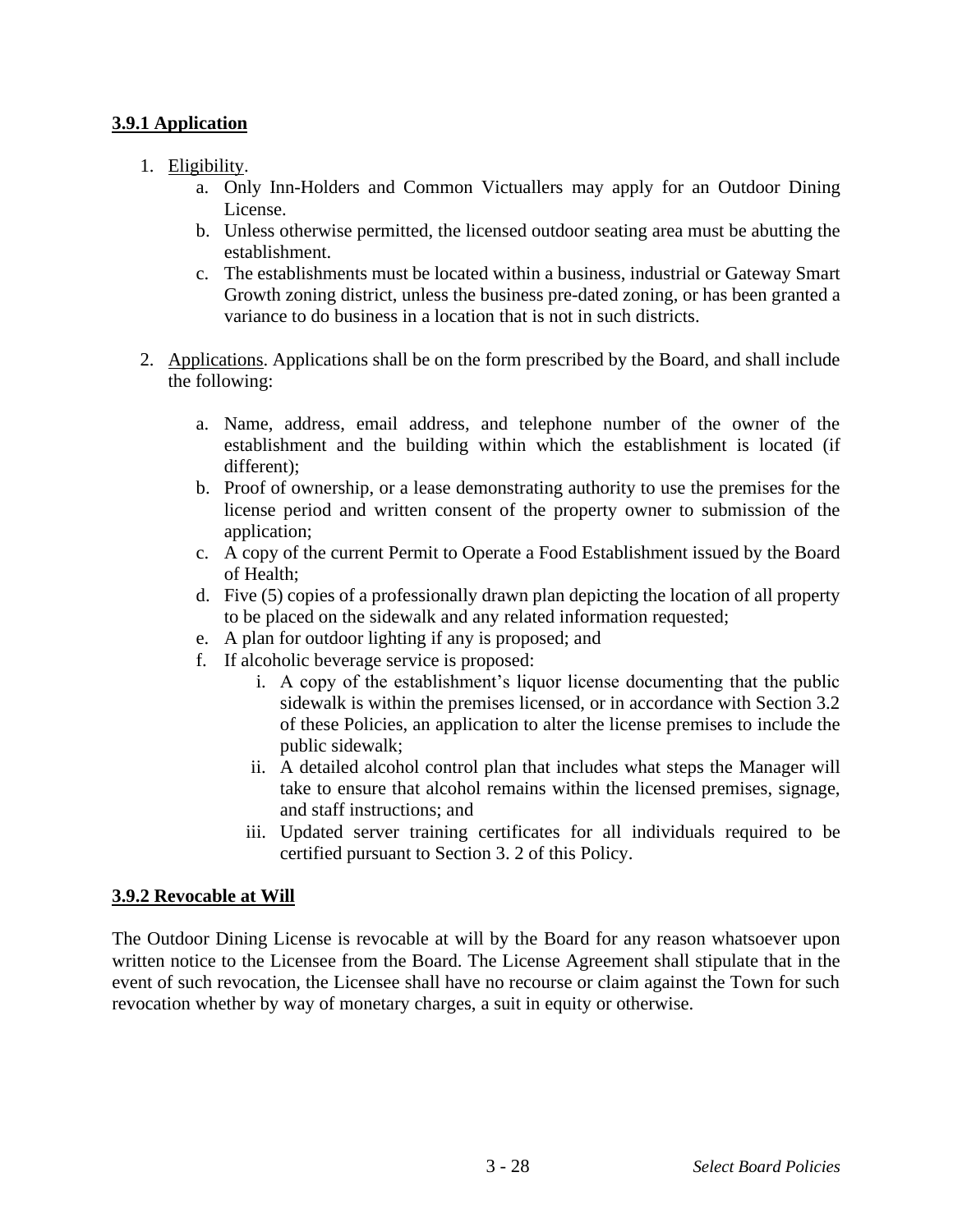## **3.9.3 License Fee**

The initial license fee and the renewal license fee is \$100, and shall be payable upon application for an Outdoor Dining License or renewal thereof.

### **3.9.4 Duration of License**

The Outdoor Dining License is valid for the period between April 1 and November 30 of each year. License renewals must be submitted by November 1 of each year.

#### **3.9.5 License Conditions**

In addition to those articled below, the Board may impose such additional conditions as it determines to be appropriate.

- 1. Alcohol.
	- a. There shall be no service of alcoholic beverages unless permitted by the Board and the establishment holds a liquor license that includes the public sidewalk as part of the licensed premises.
	- b. There shall be no bar or service bar located on the public sidewalk.
	- c. All alcohol service shall be limited to customers who are seated at a table and who orders food from the menu.
	- d. The Licensee shall comply with Section 3.2 of this Policy, including the provision regarding outdoor service of alcohol.
- 2. Board of Health. Outdoor dining areas shall be considered as part of the restaurant and shall comply with Board of Health Regulations. In addition to any other requirements, smoking is prohibited in seasonal outdoor dining areas per Board of Health regulations.
- 3. Barriers. The Board may require outdoor dining areas to be separated from their surroundings by a temporary removable perimeter barrier. No such barriers may damage the public sidewalk.

#### 4. Property on Sidewalk.

- a. All furniture and other items shall be placed on the sidewalk as depicted in the plans submitted to the Board.
- b. Perimeter treatments, umbrellas, furniture and trash receptacles shall be supplied by the Licensee and shall be maintained in a safe and sanitary manner.
- c. All perimeter treatments, umbrellas, furniture and trash receptacles must be removed at the end of the license term.
- d. The Licensee shall comply with any notice form the Department of Public Works or other public safety personnel that construction, public safety, or whether requires the removal of the Licensee's property from the sidewalk.
- 5. Cleaning Requirements.
	- a. The Licensee shall provide and regulatory maintain outdoor trash receptacles during the times that the licensed premises are open for business. All trash receptacles shall be covered and trash removed nightly.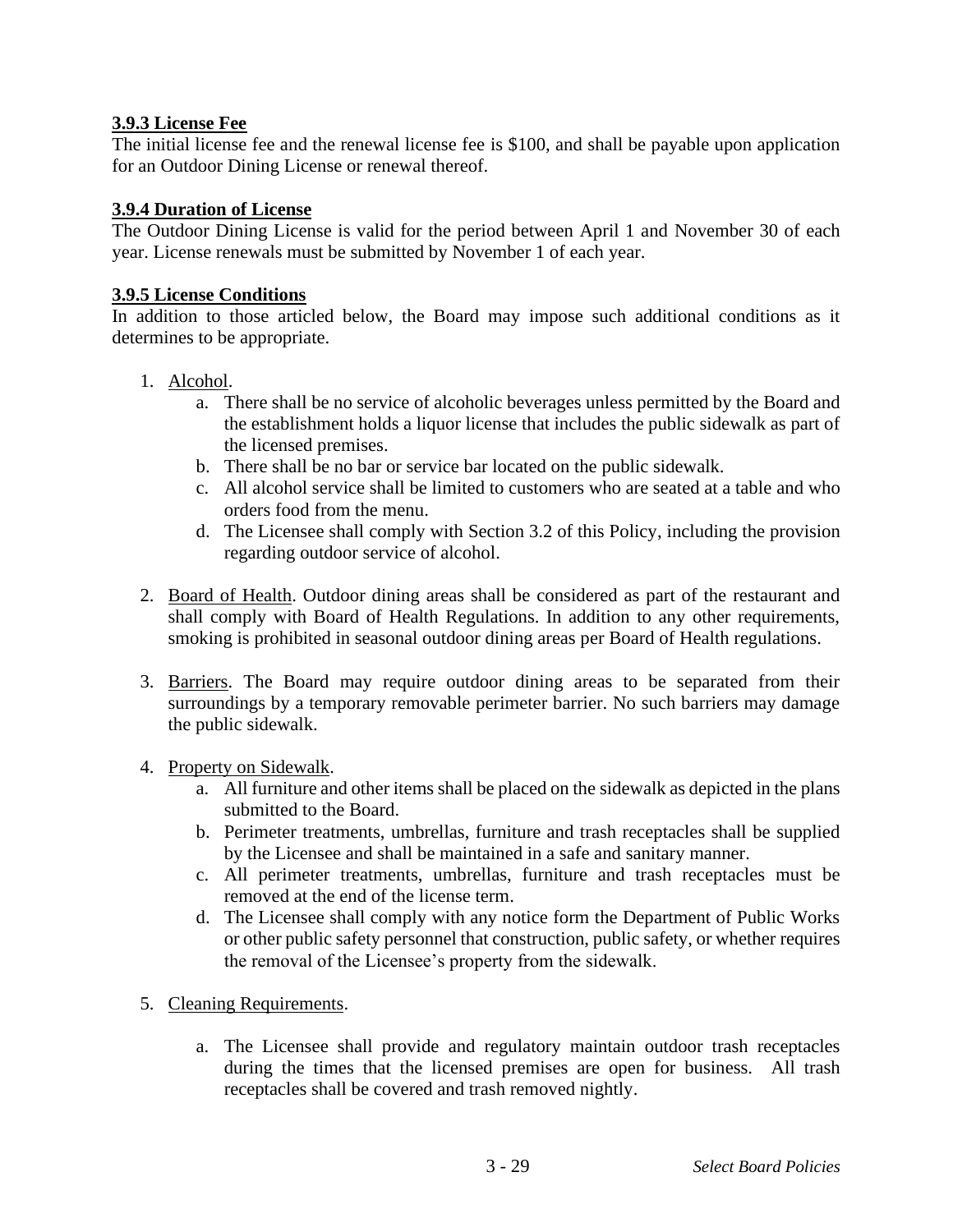- b. The Licensee shall keep the portion of the sidewalk subject to an Outdoor Dining License clean and free of dirt, dust, and other debris. The Licensee shall prevent and clean up litter from the licensed establishment in areas abutting the licensed premise created by the licensee's use of the public sidewalk.
- 6. Accessibility. In no event shall the placement of outdoor dining furniture, umbrellas, or perimeter barriers create a pedestrian or wheelchair passage along the public sidewalk of less than four feet in width. All establishments must maintain an accessible path of travel at least 36 inches wide from the traveled portion of the public sidewalk to the doorway(s) of the establishment through the outdoor dining area. The dining area must be accessible and meeting the *Americans with Disability Act* and Massachusetts Architectural Access Board's regulations (521 CMR 17.00).
- 7. Outdoor Food Preparation. Outdoor food preparation shall not be allowed unless approved by the Board of Health in accordance with their procedures and regulations.

# **3.9.6 License Agreement, Insurance, and Claims**

- 1. License Agreement. The owner and operator of the establishment shall sign a License Agreement.
- 2. Certificate of Insurance. Prior to issuance of the License, the Licensee shall provide proof of insurance to the Town Manager. The insurance policy shall cover the operations of the establishment within the licensed sidewalk area, list the Town as an additional insured, and conform with the following:
	- a. Comprehensive General Liability Policy: \$1,000,000 each occurrence, \$3,000,000 aggregate.
	- b. Worker's Compensation Coverage (per Massachusetts Law) and Employer's Liability Coverage. Coverage A at statutory limits and coverage B at limits of \$100,000/\$500,000/\$100,000.
	- c. Umbrella Liability Coverage: Following the form of underlying General liability and Employers' liability \$1,000,000 combined single limit.
	- d. Liquor Liability Policy (if alcohol is sold): Coverage for bodily injury or death for a minimum amount of \$250,000 on account of injury to or death of 1 person, and \$500,000 on account of any 1 accident resulting in injury to or death of more than 1 person.
- 3. Hold Harmless/Indemnification. The Licensee (and their heirs, successors and assigns in interest) shall hold harmless, defend and indemnify the Town of Reading and its officers, employees and agents from and against any and all damages, liabilities, actions, suits, proceedings, claims, demands, losses, costs and expenses (including reasonable attorneys' fees) that may arise out of or in connection with to Licensee's use of the public sidewalk covered by the Outdoor Dining License by Licensee and any and all of Licensee's operations performed under the Outdoor Dining License.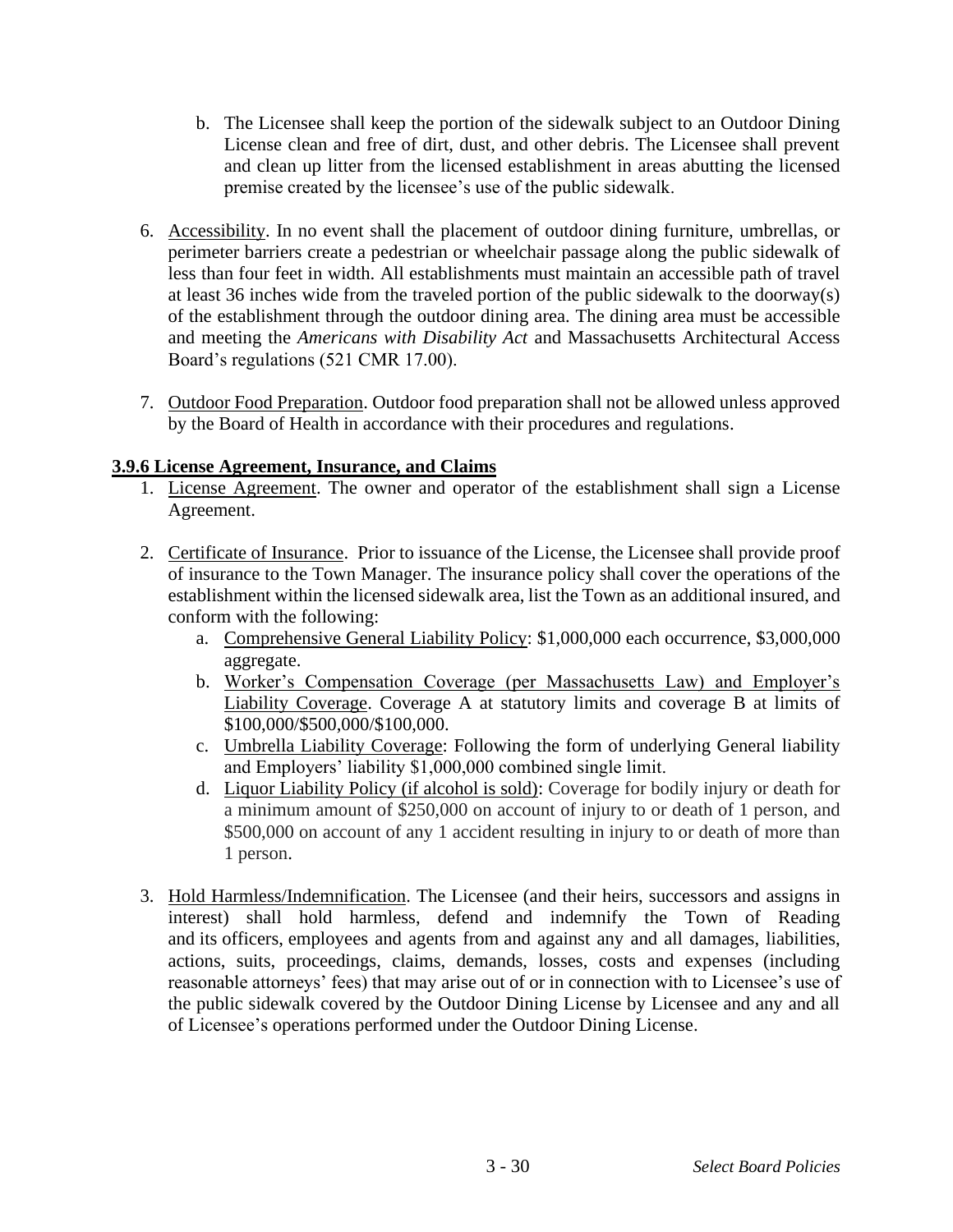## *3.9.7 - TEMPORARY COVID-19 REGULATIONS: LICENSES FOR OUTDOOR DINING ON TOWN PROPERTY*

*These temporary regulations are adopted by the Select Board on December 8, 2020 in order to allow the Town Manager to expedite, streamline and approve Outdoor Dining licenses on Town property in response to the needs of the business community due to the impacts of the COVID-19 Coronavirus.*

### *1. OUTDOOR DINING*

- *a. Except as otherwise provided herein, the provisions of Section 3.9 shall apply to outdoor dining on all Town-owned property and not only to outdoor dining on Town sidewalks. Applicants shall be responsible for cleaning the Town-owned property and shall leave the property in the same condition as it was before the Outdoor Dining Usage.*
- *b. Notwithstanding the provisions of Section 3.9 to the contrary, the Town Manager shall have all of the powers of the Select Board to issue outdoor dining licenses.*
- *c. The License Fee of \$100 per Section 3.93. shall be waived.*
- *d. The insurance requirements set forth in Section 3.9.6 shall apply to outdoor dining facilities on any Town-owned property, and not only to outdoor dining facilities on Town-owned sidewalks.*
- *e. Applicants shall conduct activities in accordance with all COVID-19 public health and safety protocols, including State and local social distancing requirements.*
- *f. Applicants must present a Site Plan Sketch outlining the proposed Outdoor Seating plan, but will not be required to submit a professionally draw plan under Section 3.9.1. A security plan shall also accompany the application describing provisions for dealing with unruly patrons, traffic and parking considerations, and controlling access to alcohol by minors. Applicants must demonstrate that persons who will serve alcohol are at least 21 years of age and have certification in TIPS or comparable training.*
- *g. The application shall be reviewed and approved by Town staff comprised of the Expedited Approval Team (EAT) including Public Safety, Engineering, Planning, Building, Health and others as is needed. The EAT shall meet on an as-needed basis to expedite reviews. The EAT shall complete its reviews and make recommendations to the Town Manager for final approval.*
- *h. Applications will be for Tier 1 – Sidewalk Only License or Tier 2 – Other Town-Owned Property. Tier 2 applicants will be subject to a block plan review that will include notifying other abutting and adjacent businesses that may be directly impacted by the change of use of Town-owned property (e.g., municipal parking areas, handicapped parking areas etc.).*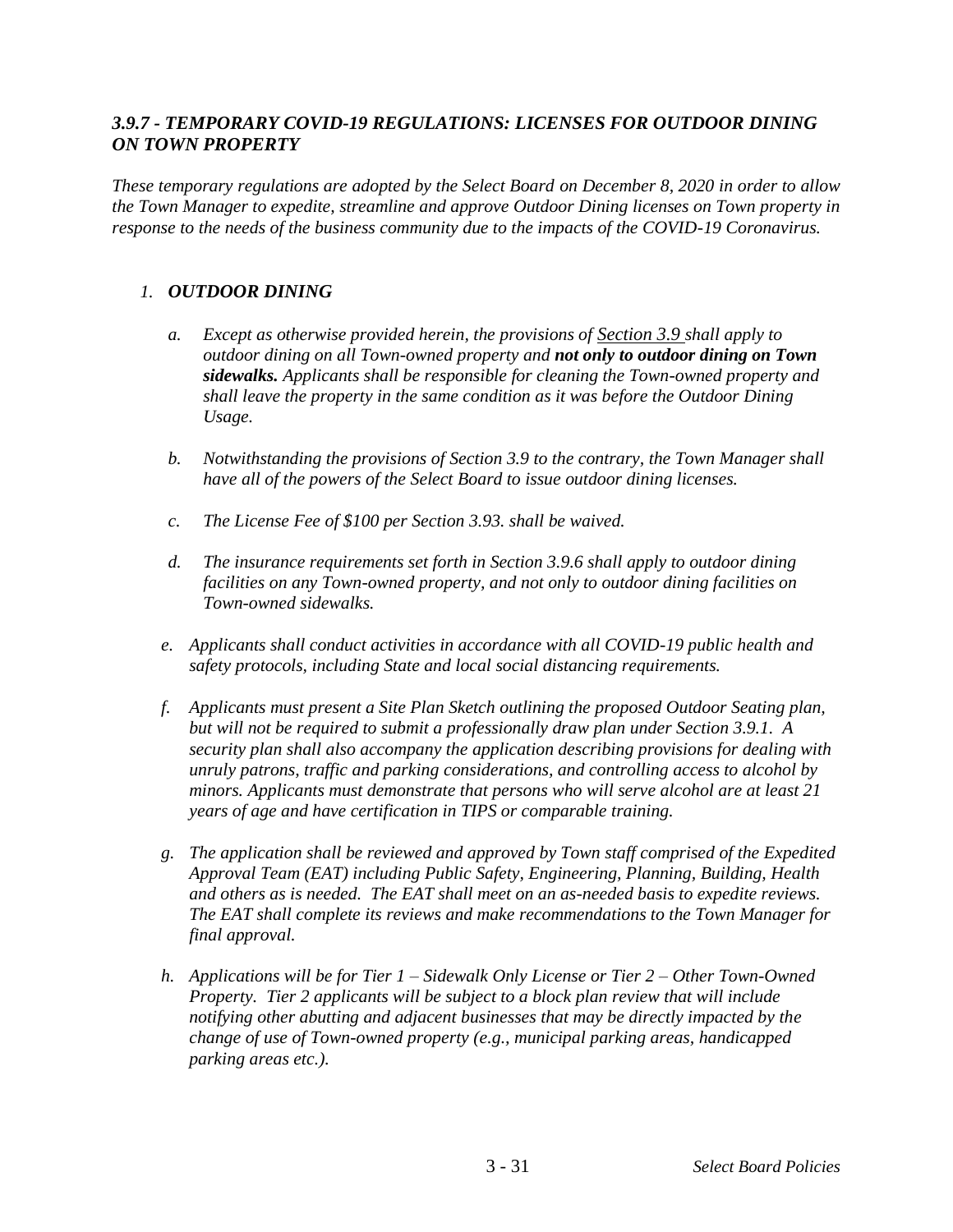#### *2. ALCOHOLIC BEVERAGES ON TOWN-OWNED PROPERTY*

- *i. If State legislation is enacted allowing the Select Board to grant a temporary approval to existing license holders for a change in the description of licensed premises for the purposes of outdoor alcohol service, an existing license holder may apply to temporarily serve alcohol on Town owned property under this policy and the Town Manager may approve.*
- *j. Contradicting Policies. Any existing policies of the Select Board that are inconsistent with this Section 3.9.7 are hereby waived insofar as they would prohibit the serving and consumption of alcohol within such temporary outdoor seating premises.*

# *3. DURATION*

*These Temporary Regulations shall only be effective until December 31,2021.*

### **Section adopted 7/14/09 amended 5/11/10***; Covid subsection amended 6/3/20; 6/16/20 and 12/8/20.*

## **Section 3.10 – License for Portable A-Frame/Sandwich Board Signs**

### **3.10.1 - Purpose and Intent**

This policy is developed in order to promote a pedestrian friendly community that supports businesses. The regulation of Portable A-Frame and Sandwich Board Signs (collectively "A-Frame Signs") is intended to balance the aesthetic, safety, and economic development needs of the community. By regulating this use, sidewalk access will be preserved for pedestrians, particularly those with disabilities; and required ongoing maintenance of sidewalks including snow and ice control can be accomplished.

#### **3.10.2 – Delegation**

The Board has delegated its authority to issue Licenses for Portable A-Frame/Sandwich Board Signs to the Assistant Town Manager or his or her designee. Denials may be appealed to the Board, whose decision shall be final.

## **3.10.3 - General**

- 1. Eligibility.
	- a. A-Frame Signs are permitted only in the Business-B zoning district and the Gateway Smart Growth District.
	- b. Licenses may be issued for retail business uses and consumer services, excluding banks, realtors, attorneys, medical practitioners, and other similar business uses for which a portable/sandwich board sign is not usual and customary.
	- c. Only one portable A-Frame Sign per business is allowed.
- 2. Application. Application shall be by the business owner as opposed to the Sign maker or installer, and shall be made on the form prescribed by the Board. Two copies of the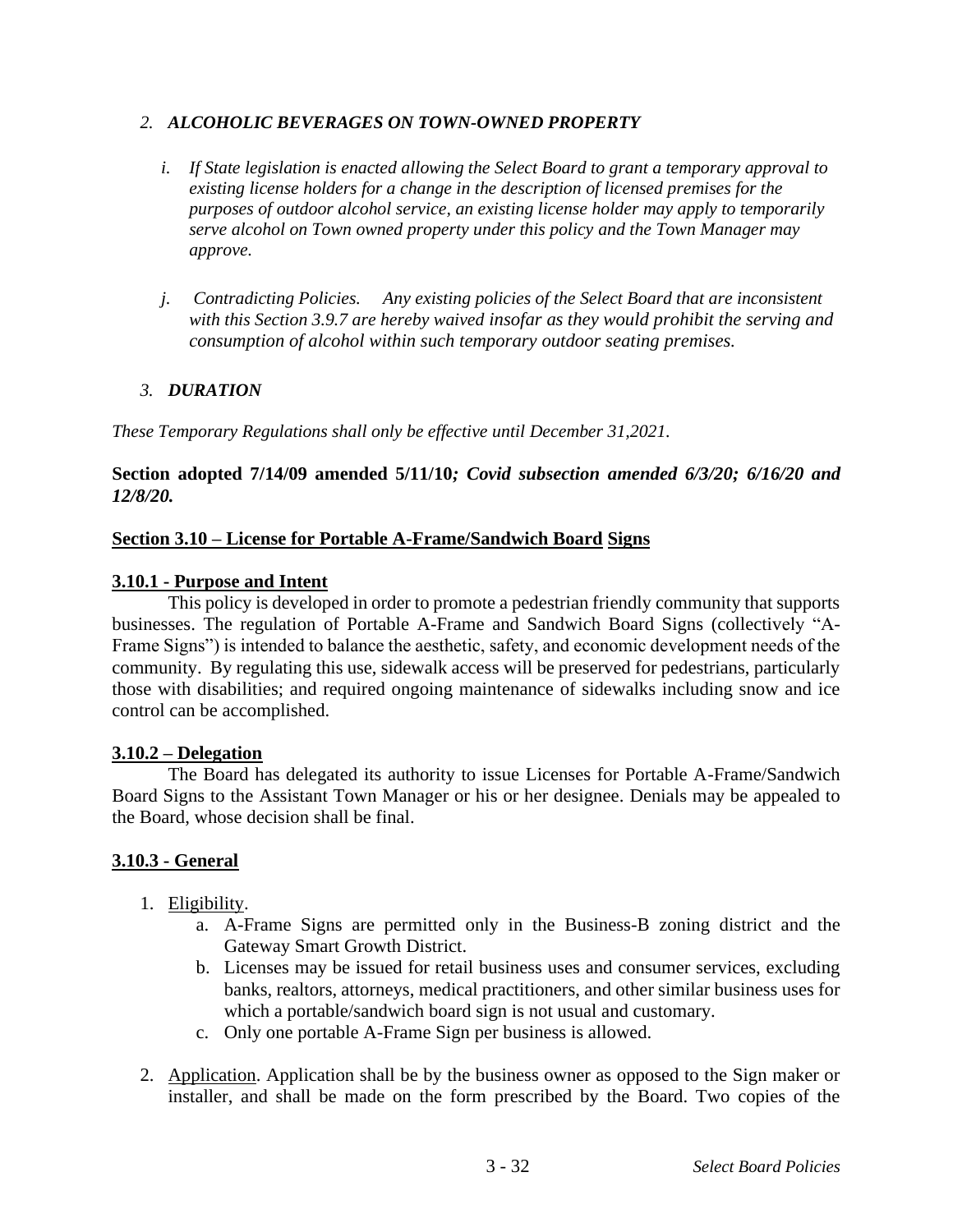completed application and required attachments shall be submitted. The application shall include the following information:

- a. Business name and address;
- b. Business owner contact information with email address and telephone number;
- c. Proof of ownership or a copy of the lease and written authorization for the placement of an A-Frame Sign from the property owner;
- d. Color drawing of the proposed A-Frame Sign, documenting the materials and colors, and a site/plot plan (to scale) showing the proposed A-Frame Sign location and dimensions of the sidewalk, distance to the business entrance, and relationship to adjacent buildings, roads, driveways, and other street amenities such as trash receptacles, fire hydrants, utility fixtures, etc.; and
- e. Photographs of the area where the proposed A-Frame Sign is to be located, showing the storefront, building(s), the existing signs, abutting properties and the streetscape surrounding the proposed A-Frame Sign.
- 3. Renewal. If there are no changes to the parameters of the A-Frame Sign and its placement in a public way, the license holder may apply for a license renewal without resubmitting the attachments to the original application. The Board reserves the right to renew or deny the annual license in its sole discretion.
- 4. Fee. The annual license fee shall be \$50.00 for the first year or part thereof. There shall be no fee for a renewal of the license.
- 5. Duration. Licenses are valid for one calendar year or remainder thereof. Applications for renewal must be submitted by November 1 of each year.
- 6. Content. Nothing in this policy is intended to regulate the signage based on content or preclude a business owner from changing the message during the year.
- 7. Non-Transferable. The license is non-transferable.
- 8. Revocable at Will. The A-Frame Sign License is revocable at will by the Board for any reason whatsoever upon written notice to the Licensee from the Board. The License Agreement shall stipulate that in the event of such revocation, the Licensee shall have no recourse or claim against the Town for such revocation whether by way of monetary charges, a suit in equity, or otherwise.

## **3.10.4 - Conditions**

In addition to any other conditions imposed by the Board, the A-Frame Sign shall conform with the following:

- 1. Size and Weight.
	- a. The maximum height shall be 4 feet;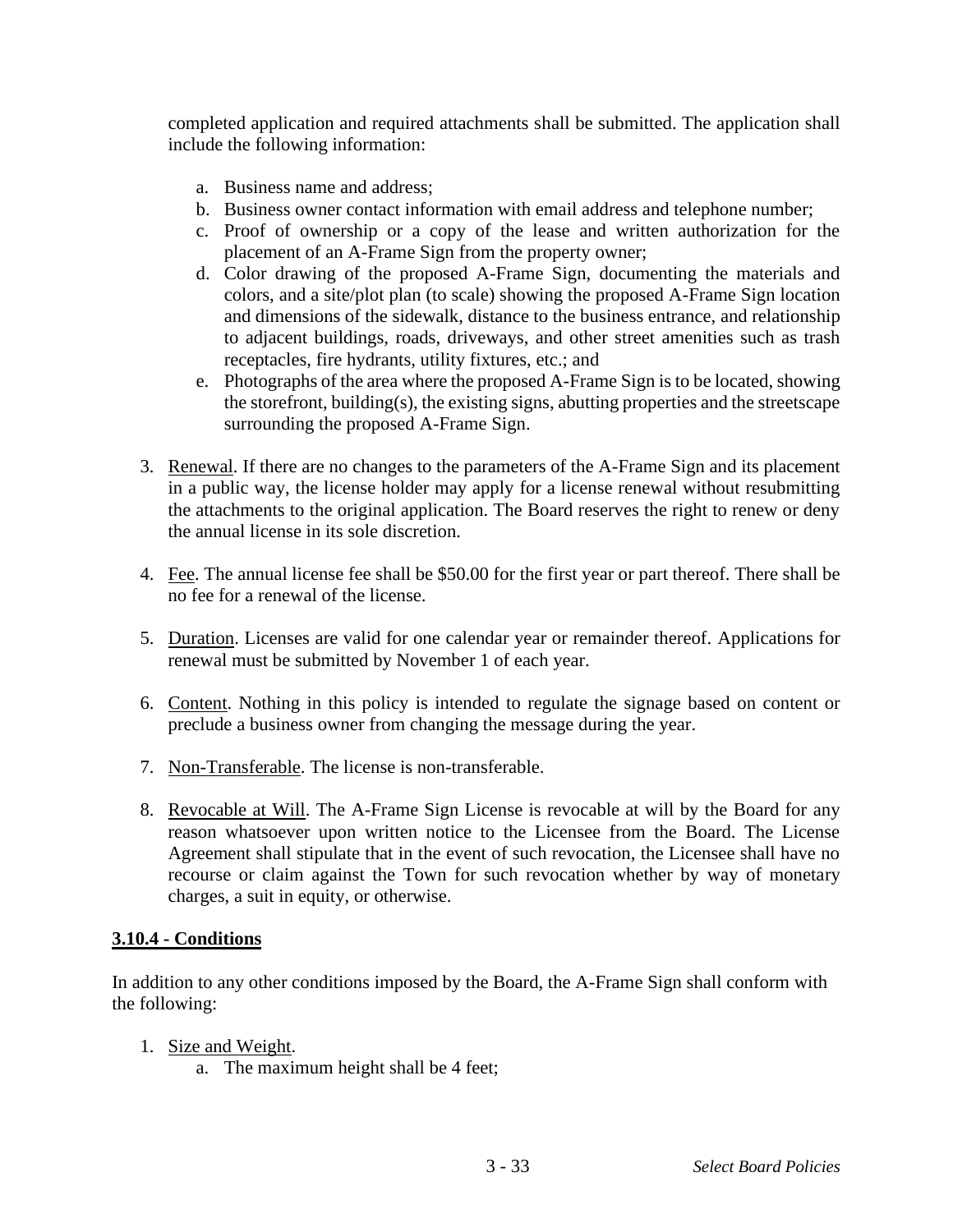- b. The maximum sign area shall be 6 square feet per side, with no more than 2 sides; and
- c. The A-Frame Sign shall be sufficiently weighted to prevent it from blowing over.
- 2. Location.
	- a. Shall be located within 15 feet of the business entrance (unless granted a visibility hardship, see Section 3.11.5);
	- b. Shall be placed so as to maintain a minimum of 4 feet (48 inches) of an unobstructed walk-way for safe pedestrian passage and shall not obstruct pedestrian movement;
	- c. Shall be placed and maintained in compliance with all applicable federal, state, and local regulations for handicapped accessibility;
	- d. Shall be located in a manner that does not obstruct site lines or vehicular traffic;
	- e. Shall be located at least 20 feet from the intersection on corner lots;
	- f. Shall be located at least 20 feet from another A-Frame Sign;
	- g. Shall not be located on landscaped islands or other planted areas;
	- h. Shall be freestanding and not attached to any public appurtenance such as a bus shelter, sign post, light fixture, trash barrel, bench or other similar item; and
	- i. Shall not include attachments like balloons, flags, banners, lights, reflectors, or other items.
- 3. Materials and Condition.
	- a. The sign material shall be weather resistant, shall not be reflective, and shall not include any type of illumination; and
	- b. The A-Frame Sign shall be maintained in good condition.
- 4. Removal of Signs.
	- a. The Licensee must remove the A-Frame Sign at the end of each business day;
	- b. All A-Frame Signs must be removed at the request of public safety personnel, as well as during all snow emergencies; and
	- c. The Town may remove any sign placed in a public way in violation of this policy at the sign owner's expense.
- 5. License Agreement. As a condition of the issuance of an A-Frame Sign License, all Licensees must sign a License Agreement, as provided in Section 3.10.6.

## **3.10.5 – Visibility Hardship**

Businesses may apply for a waiver of the placement limitations in this policy by applying for a visibility hardship to receive permission to place an A-Frame Sign on the main public sidewalk due to their location in an alleyway or other area that restricts visibility of the business from major roads. Applicants shall demonstrate this hardship with photos or other supporting documentation. If a hardship approval is granted, signs shall be located on the public sidewalk closest to the business. All of the other requirements for A-Frame Signs shall apply.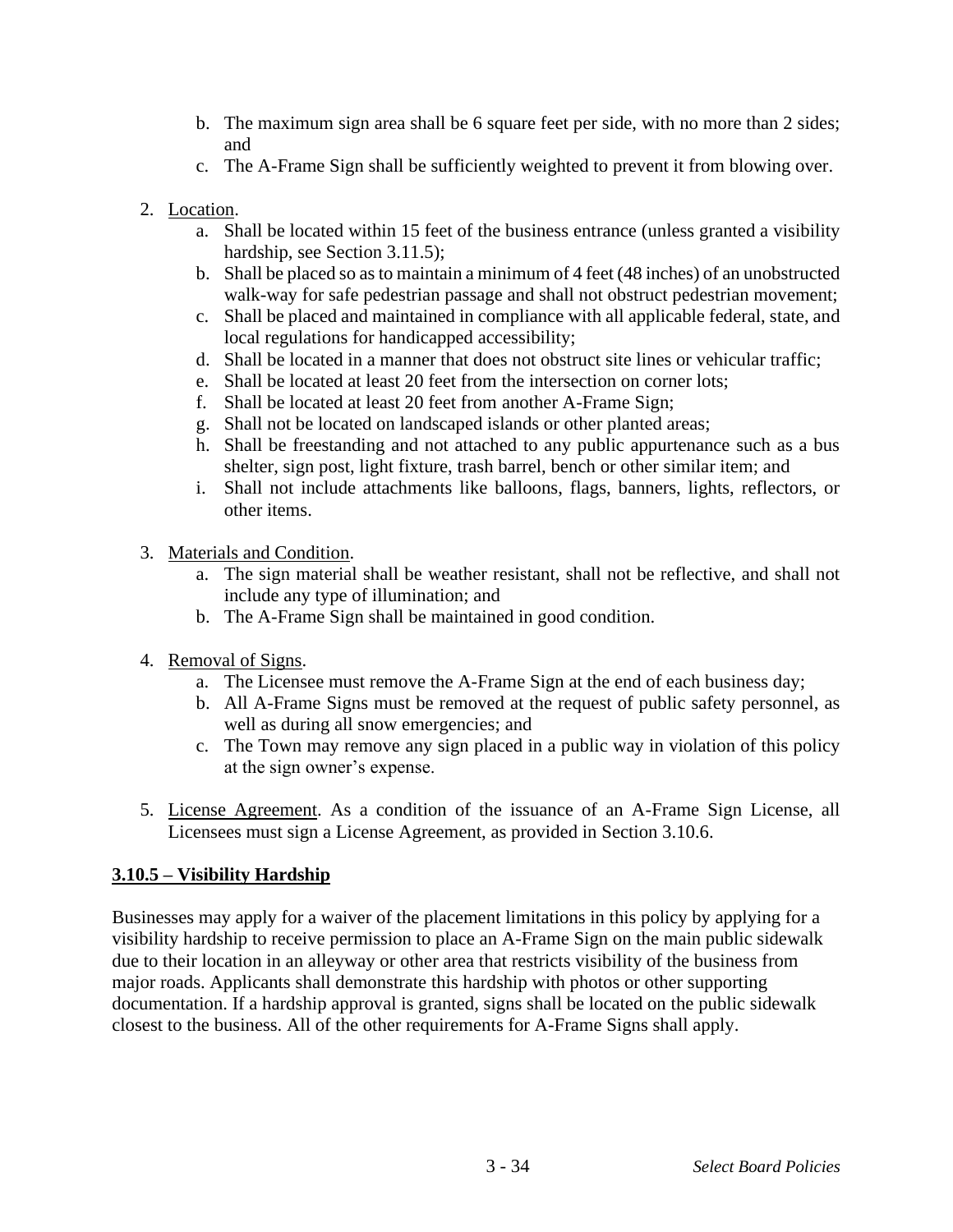## **3.10.6 – License Agreement**

- 4. License Agreement. The owner and operator of the establishment shall sign a License Agreement.
- 5. Certificate of Insurance. Prior to issuance of the License, the Licensee shall provide proof of insurance to the Town Manager. The insurance policy shall cover the licensed sidewalk area and name the Town as an additional insured. The Town Manager shall establish the amount of insurance necessary, with consultation from the Town's current insurance provider.
- 6. Hold Harmless/Indemnification. The Licensee (and their heirs, successors and assigns in interest) shall hold harmless, defend and indemnify the Town of Reading and its officers, employees and agents from and against any and all damages, liabilities, actions, suits, proceedings, claims, demands, losses, costs and expenses (including reasonable attorneys' fees) that may arise out of or in connection with to Licensee's use of the public sidewalk covered by the sign license by Licensee and any and all of Licensee's operations performed under the license. The Licensee also agrees to indemnify the Town of Reading or its agents from damage to signs resulting from plowing or other public works maintenance.

*Approved 10/5/10 Amended 1-4-11*

# **3.11 - KENO Licenses**

# **3.11.1 - Purpose.**

The purpose of this Policy is to establish the procedures for reviewing Applications for a KENO License in accordance with *M.G.L.* c.10, §27A, and to ensure that KENO operations do not detract from the quality of life within a specific neighborhood and in the Town as a whole, while at the same time promoting a vibrant local economy. This policy shall not apply to KENO-To-Go.

# **3.11.2 - Definition.**

- A. Commission shall mean the Massachusetts State Lottery Commission.
- B. Chair shall mean the Chair of the Reading Select Board.
- C. The Board shall mean the Reading Select Board.
- D. KENO shall mean an on-line lottery game in which a player selects from one to twelve numbers from a field of 80 numbers. The lottery randomly selects 20 numbers from the same field of 80 numbers. Depending on the quantity of numbers matched and validation of the ticket, the player may win a prize. KENO, as used herein, shall not include KENO-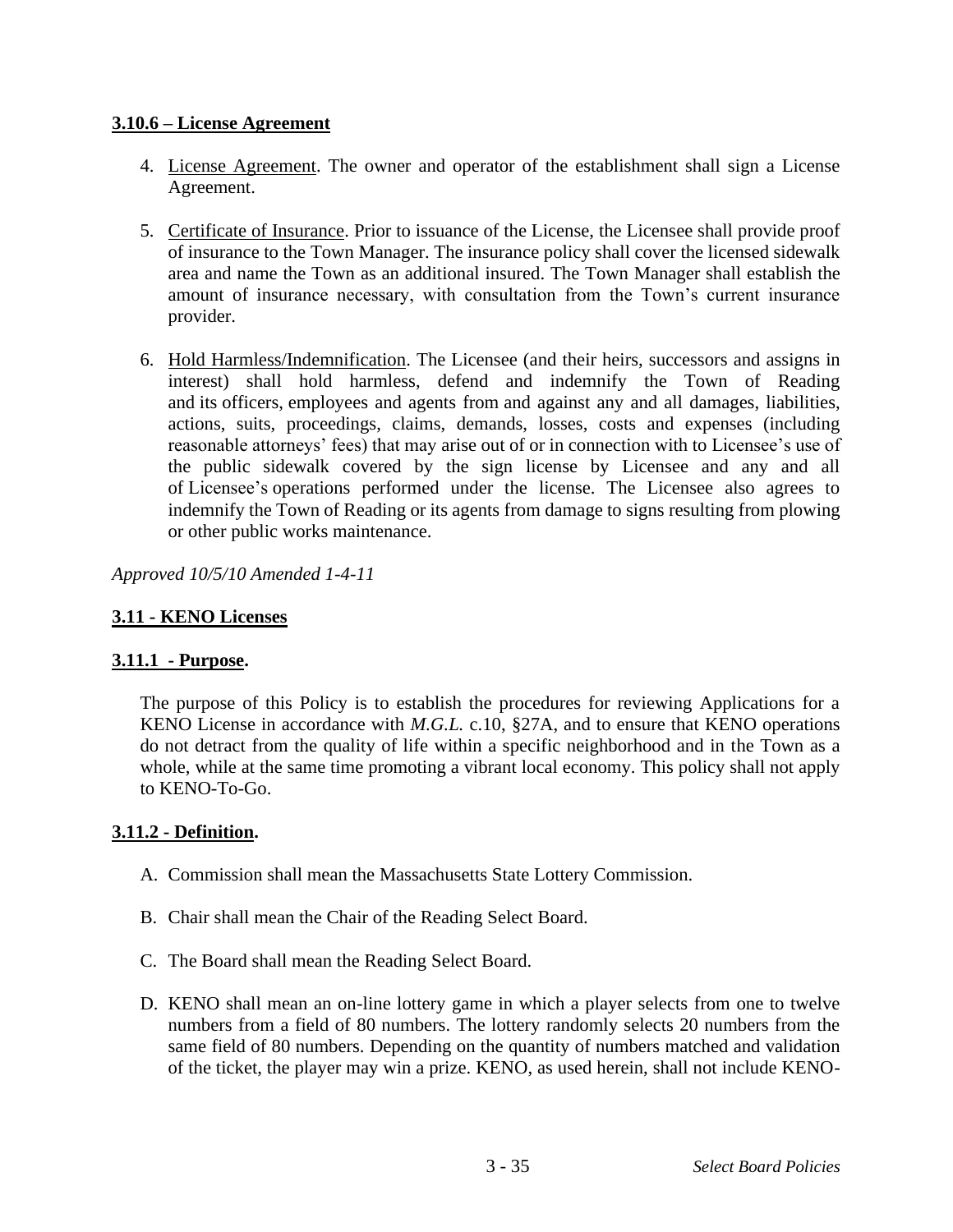To-Go, where a player views the winning numbers on a device outside the location from which the player purchased the KENO-To-Go ticket.

E. KENO License shall mean the approval from the Commission to provide KENO in accordance with *M.G.L.* c.10, §27A.

## **3.11.3 - Application.**

At the same time that an Applicant files a KENO License Application with the Commission, a copy shall be submitted to the Select Board. Copies of the KENO License Applications may be submitted electronically to the Town Manager or in hard copy to 16 Lowell St, Reading, MA 01867.

# **3.11.4 - Review and Hearing Process.**

- A. Initial review. Upon receipt of notice from the Commission that it has received a KENO License Application, the Chair or his/her designee, shall review the Application and determine whether the Board will hold a hearing to determine whether to object to the issuance of the KENO License. If the Chair or his/her designee determines that the Board will not object to the issuance, no hearing is required and no further action is necessary. If a hearing is warranted, the Board shall proceed as specified in Sections IV.B through D, below.
- B. Hearing. When required, a hearing shall be held within 20 days of receipt of notice from the Commission that the Application has been filed. Notice of the hearing shall be provided to the Applicant at least 10 days prior to the hearing; provided, however, that this requirement may be waived in writing by the Applicant. During the hearing, the Applicant shall be afforded an opportunity to speak on his/her behalf.

## C. Finding.

- i. If the Board (a) objects to the issuance of the KENO License, or (b) has no objection to the issuance of the KENO License if certain conditions beyond those specified in Section V of this Policy are met, it shall so inform the Commission in writing within 21 days of receipt of the notice from the Commission. The Board shall also send a copy of its letter to the Applicant.
- ii. No further action is required if the Board does not object to the issuance of the license.
- D. Commission Hearing. If the Commission elects to hold a hearing, a representative of the Board may elect to attend.